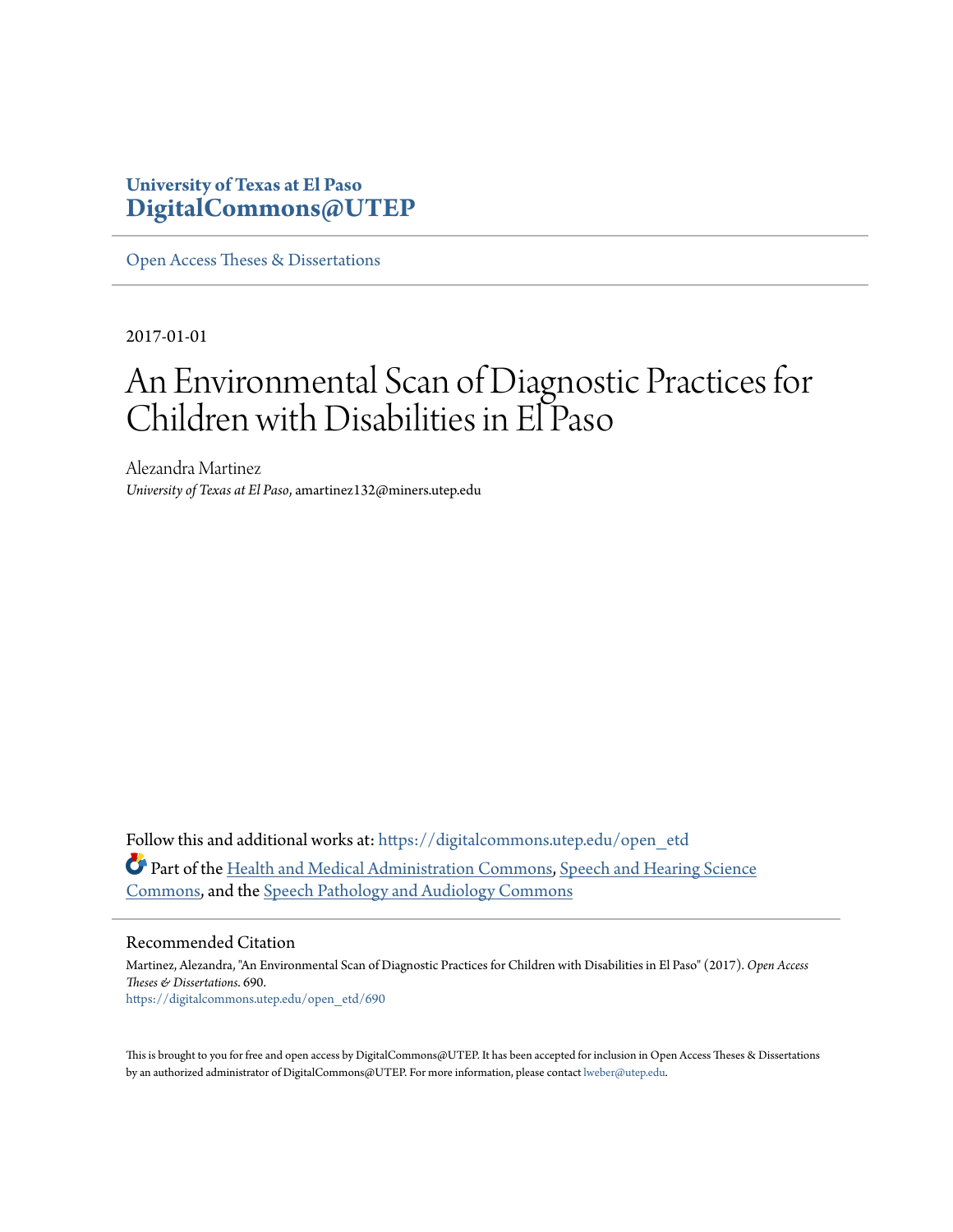## AN ENVIRONMENTAL SCAN OF DIAGNOSTIC PRACTICES FOR CHILDREN WITH DISABILTIIES IN EL PASO

ALEZANDRA MARTINEZ

Master's Program in Speech- Language Pathology

APPROVED:

Connie Summers, Ph.D., CCC- SLP Chair

Vanessa Mueller Ph.D. SLP- CCC

Yok- Fong Paat, Ph.D., LCSW

Charles Ambler, Ph.D. Dean of the Graduate School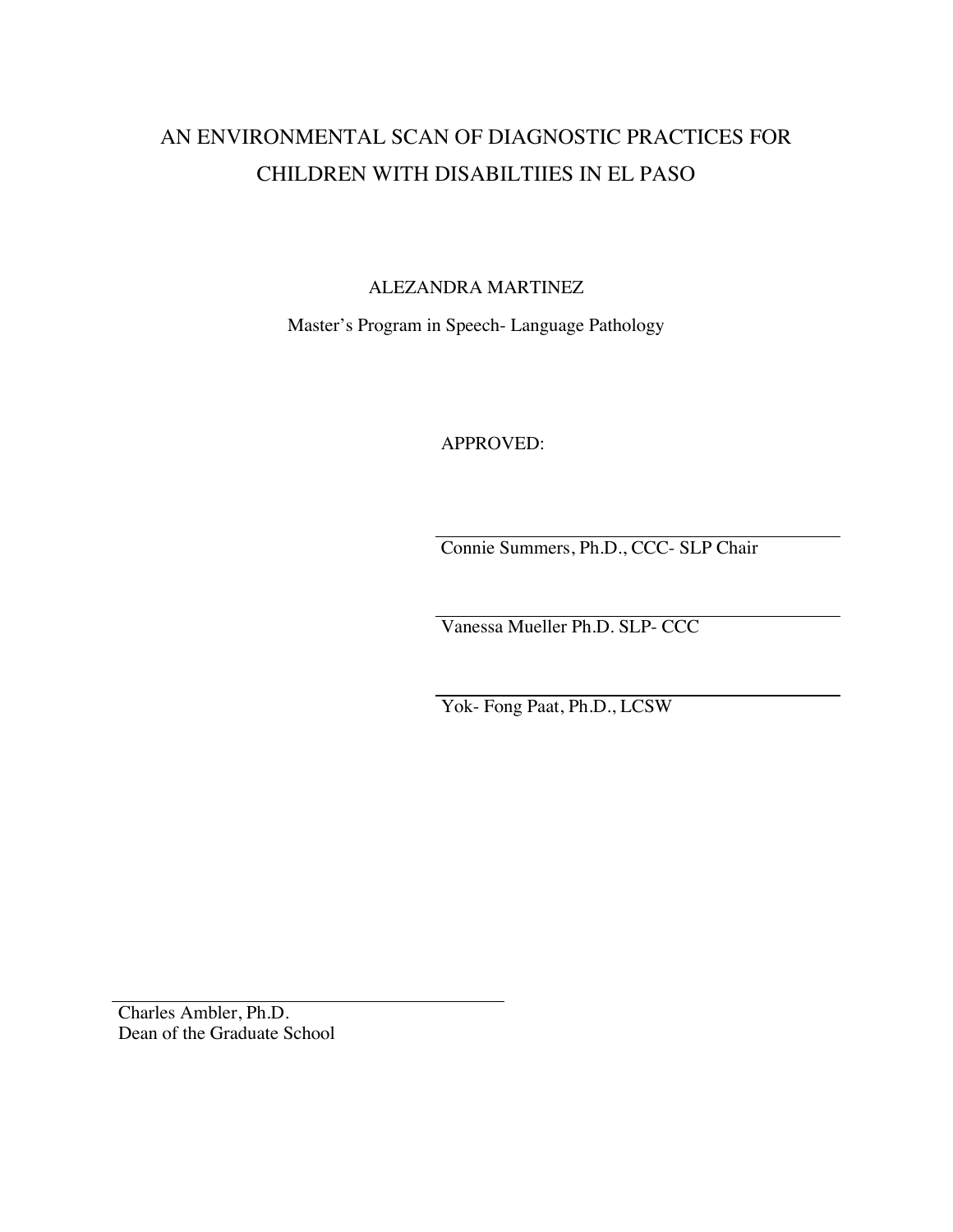Copyright ©

by

Alezandra Martinez

2017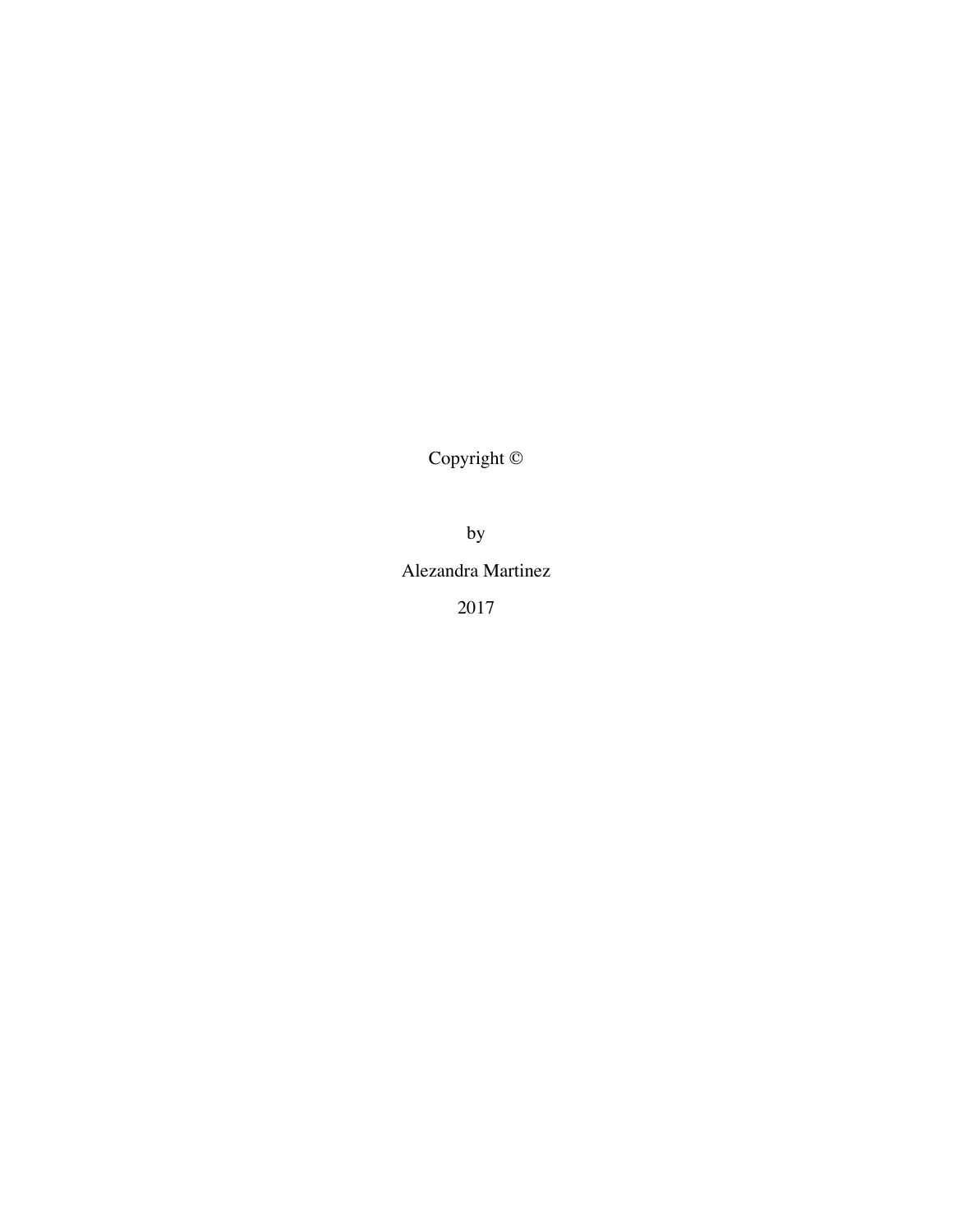## AN ENVIRONMENTAL SCAN OF DIAGNOSTIC PRACTICES FOR CHILDREN WITH DISABILITIES IN EL PASO

by

## ALEZANDRA MARTINEZ

#### THESIS

Presented to the Faculty of the Graduate School of

The University of Texas at El Paso

in Partial Fulfillment

of the Requirements

for the Degree of

#### MASTER OF SCIENCE

Speech- Language Pathology THE UNIVERSITY OF TEXAS AT EL PASO

May 2017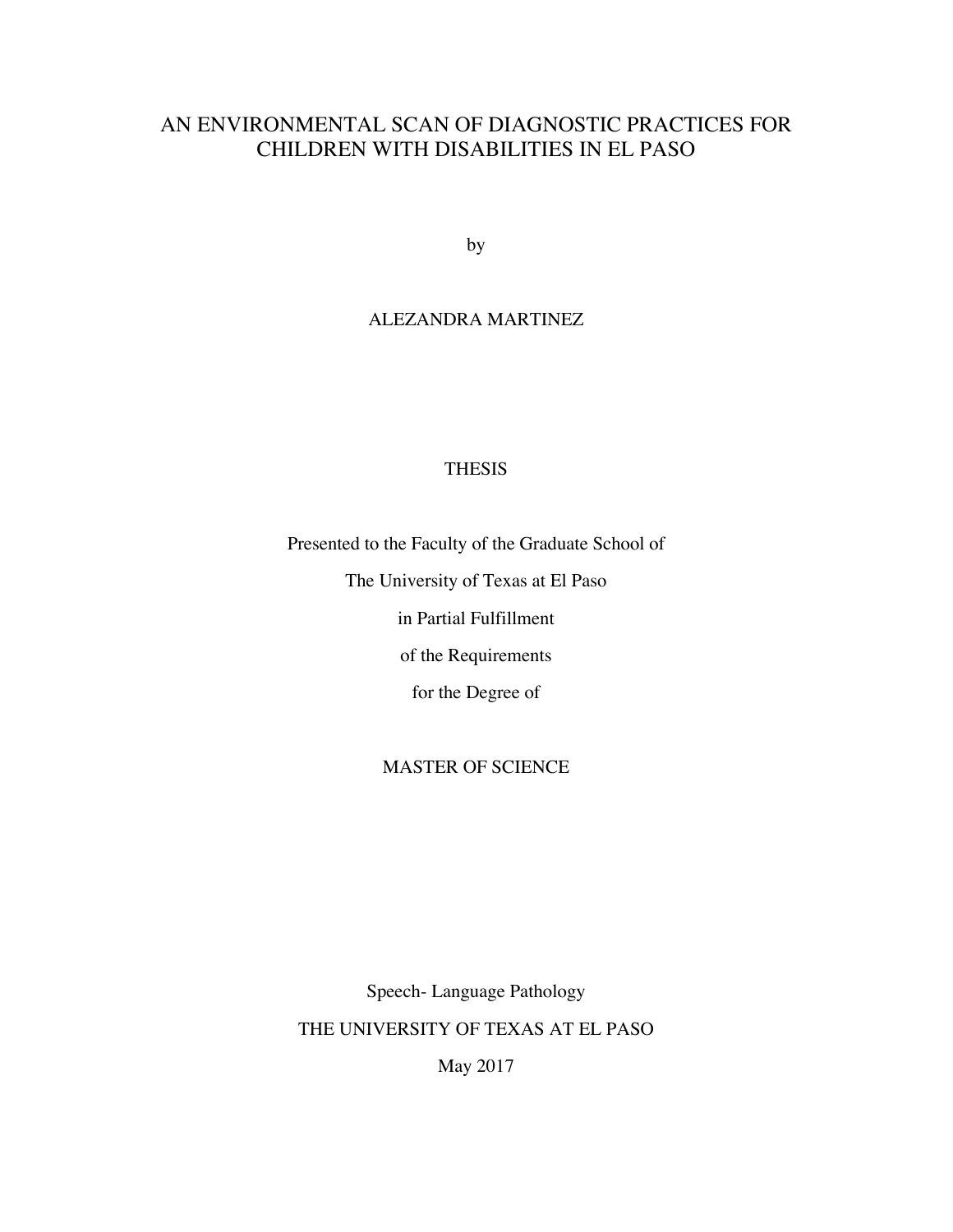## **Acknowledgements**

This study was funded by a CAP<sup>2</sup> grant from the College of Health Science at the University of Texas at El Paso. A special thank you to the Paso del Norte Children's Development Center, Café Mayapán, and to every participant who contributed to this study. I would also like to thank the members of my thesis committee, Dr. Summers, Dr. Mueller, and Dr. Paat, for your guidance in conducting this research and writing this paper. This would not have been possible without your support.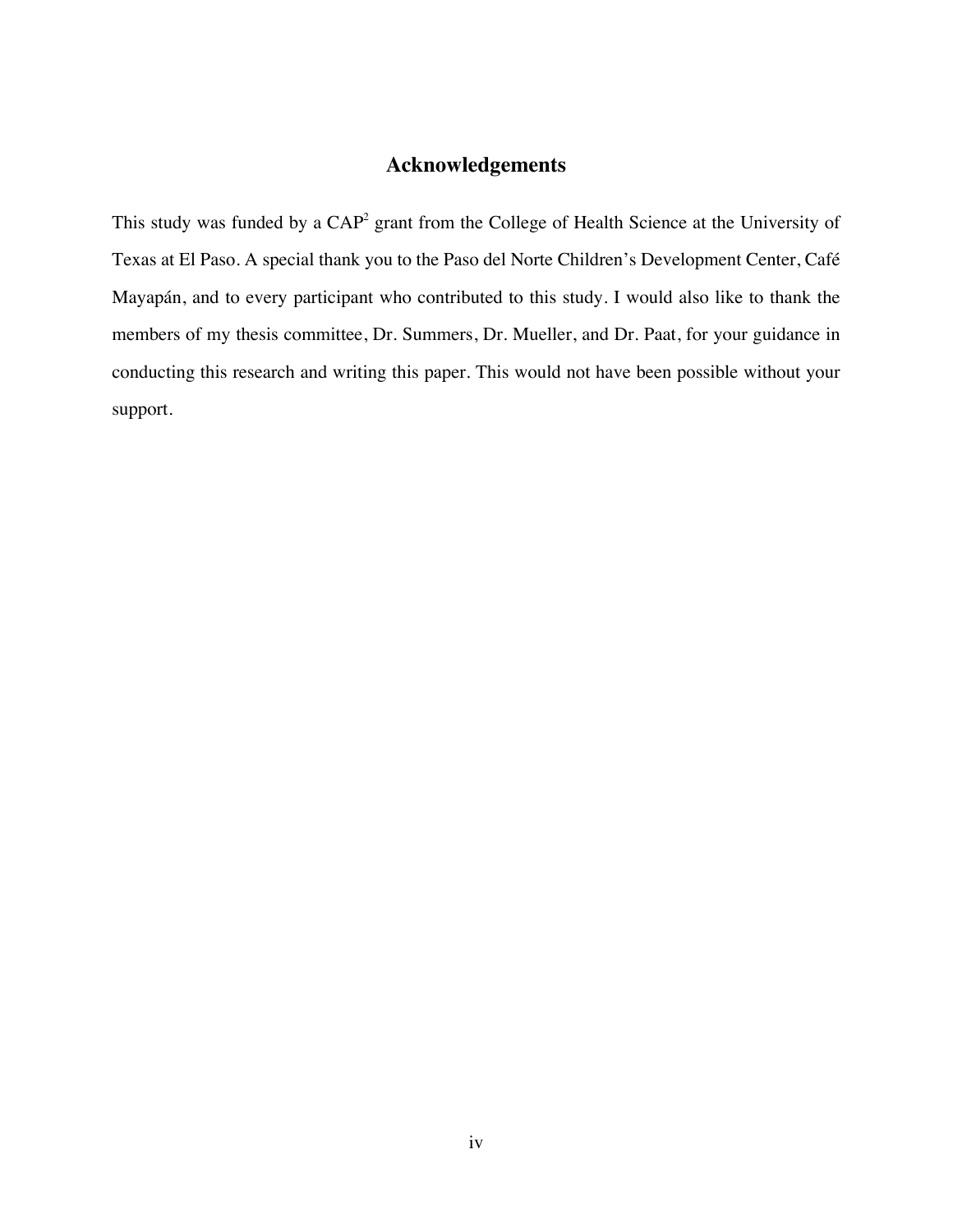#### **Abstract**

With the prevalence of developmental disabilities in the rise in the United States, it is important that these children are identified and diagnosed as soon as possible so that they may receive appropriate medical treatment and intervention. However, research suggests that there are several factors that influence screening, referral, and diagnostic practices. This study aimed to analyze key themes that arose when parents of children with disabilities and pediatric healthcare providers discussed screening, referral, and diagnostic practices for children in El Paso, a medically underserved community. Researchers conducted a 2- phase study that employed both quantitative and qualitative methodology. Results indicated that there were both similarities and differences in how parents and professionals discuss screening, referral, and diagnostic practices in El Paso. Key themes that parents and professional discussed included (1) hassles for parents, (2) lack of understanding/ empathy, and (3) a shortage of professionals. Future research should aim to minimize the gap between these views and improve healthcare practices for children with disabilities.

*Keywords:* developmental disabilities, screening and referral practices, early childhood intervention (ECI), racial/ ethnic healthcare disparities, socioeconomic disparities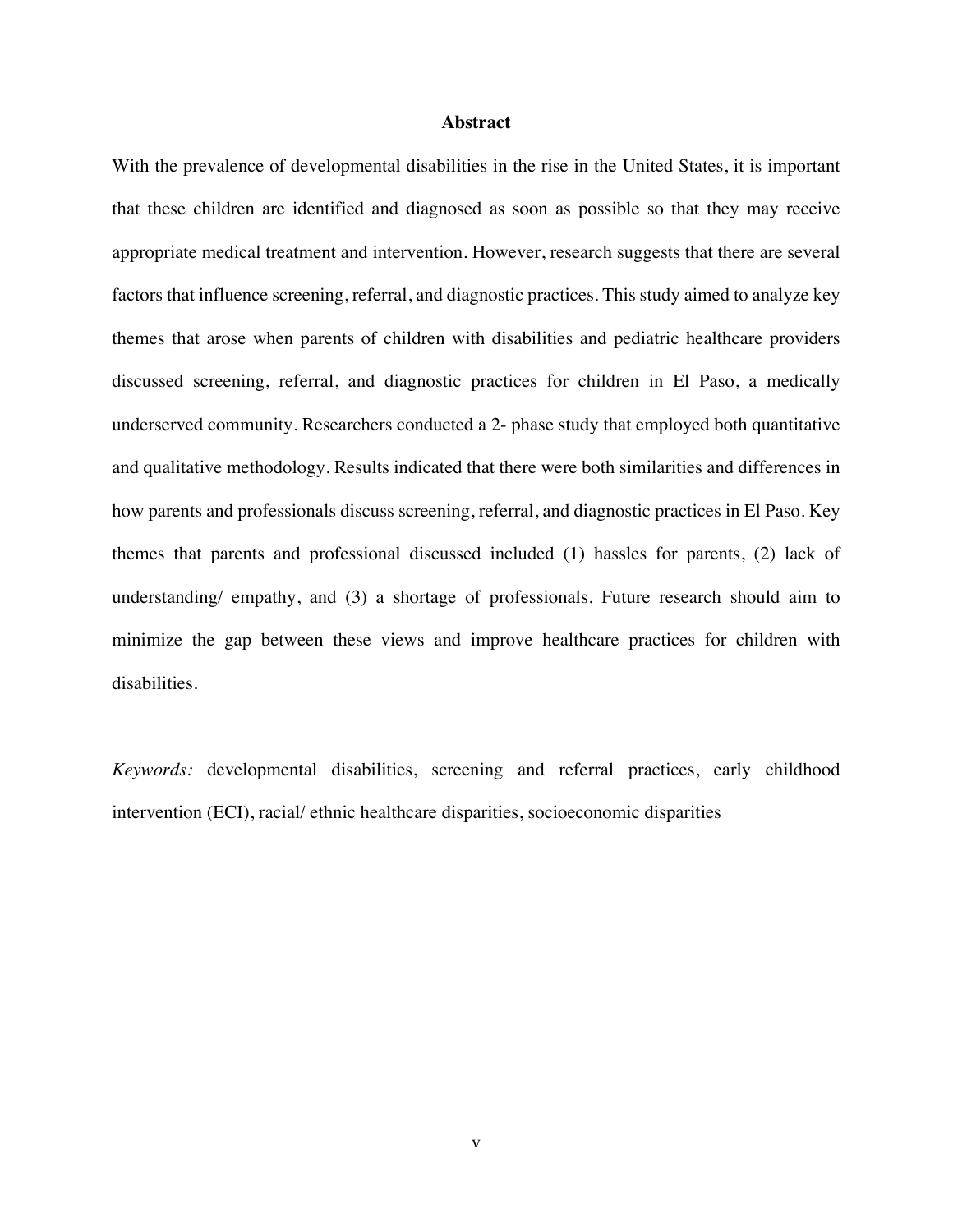| Special Considerations for Low- Socioeconomic Status and Minority Groups4   |
|-----------------------------------------------------------------------------|
|                                                                             |
|                                                                             |
|                                                                             |
|                                                                             |
|                                                                             |
|                                                                             |
|                                                                             |
|                                                                             |
|                                                                             |
|                                                                             |
|                                                                             |
|                                                                             |
|                                                                             |
|                                                                             |
|                                                                             |
|                                                                             |
| What services do you need but are not available to you? 15                  |
| What is working well in the community in meeting the needs of children with |
|                                                                             |
| What is not working well in the community in meeting the needs of children  |
|                                                                             |

## **Table of Contents**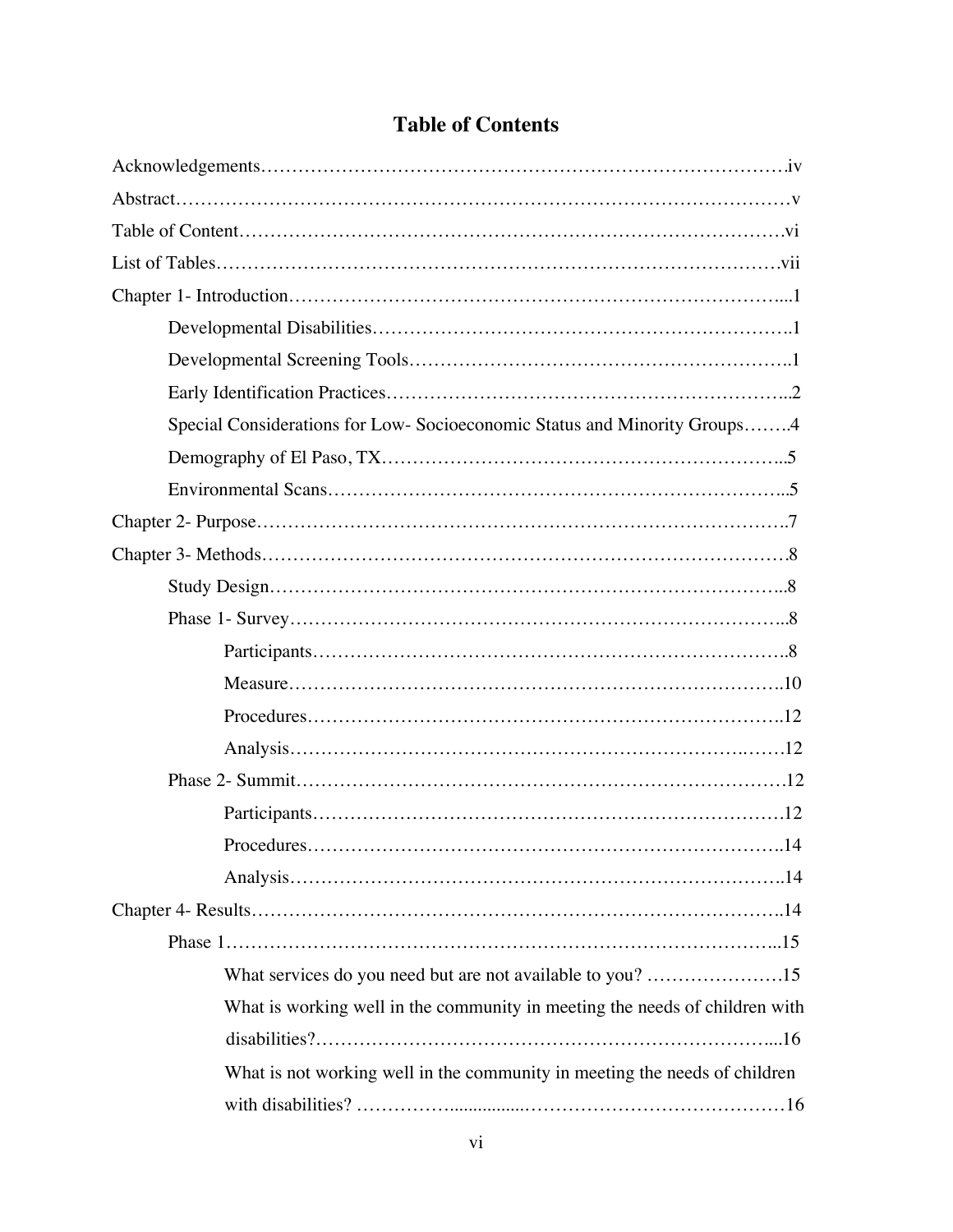| What are barriers that you experience in receiving services? 16 |  |
|-----------------------------------------------------------------|--|
|                                                                 |  |
|                                                                 |  |
|                                                                 |  |
| Lack of communication and collaboration among professionals18   |  |
|                                                                 |  |
|                                                                 |  |
|                                                                 |  |
|                                                                 |  |
|                                                                 |  |
|                                                                 |  |
|                                                                 |  |
|                                                                 |  |
|                                                                 |  |
|                                                                 |  |
|                                                                 |  |
|                                                                 |  |
|                                                                 |  |
|                                                                 |  |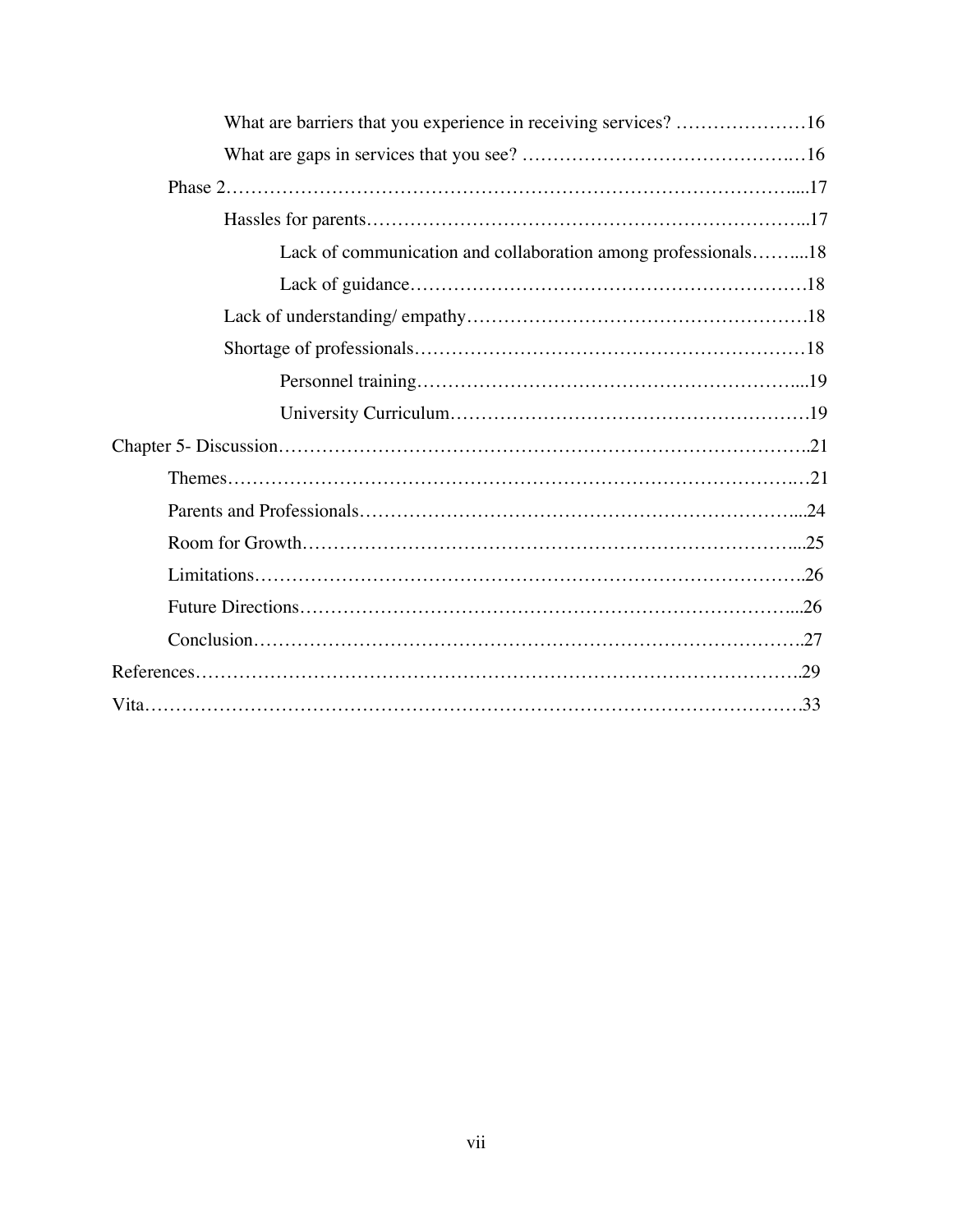## **List of Tables**

| Table 5- Issues in the diagnostic process for children with disabilities19-20 |  |
|-------------------------------------------------------------------------------|--|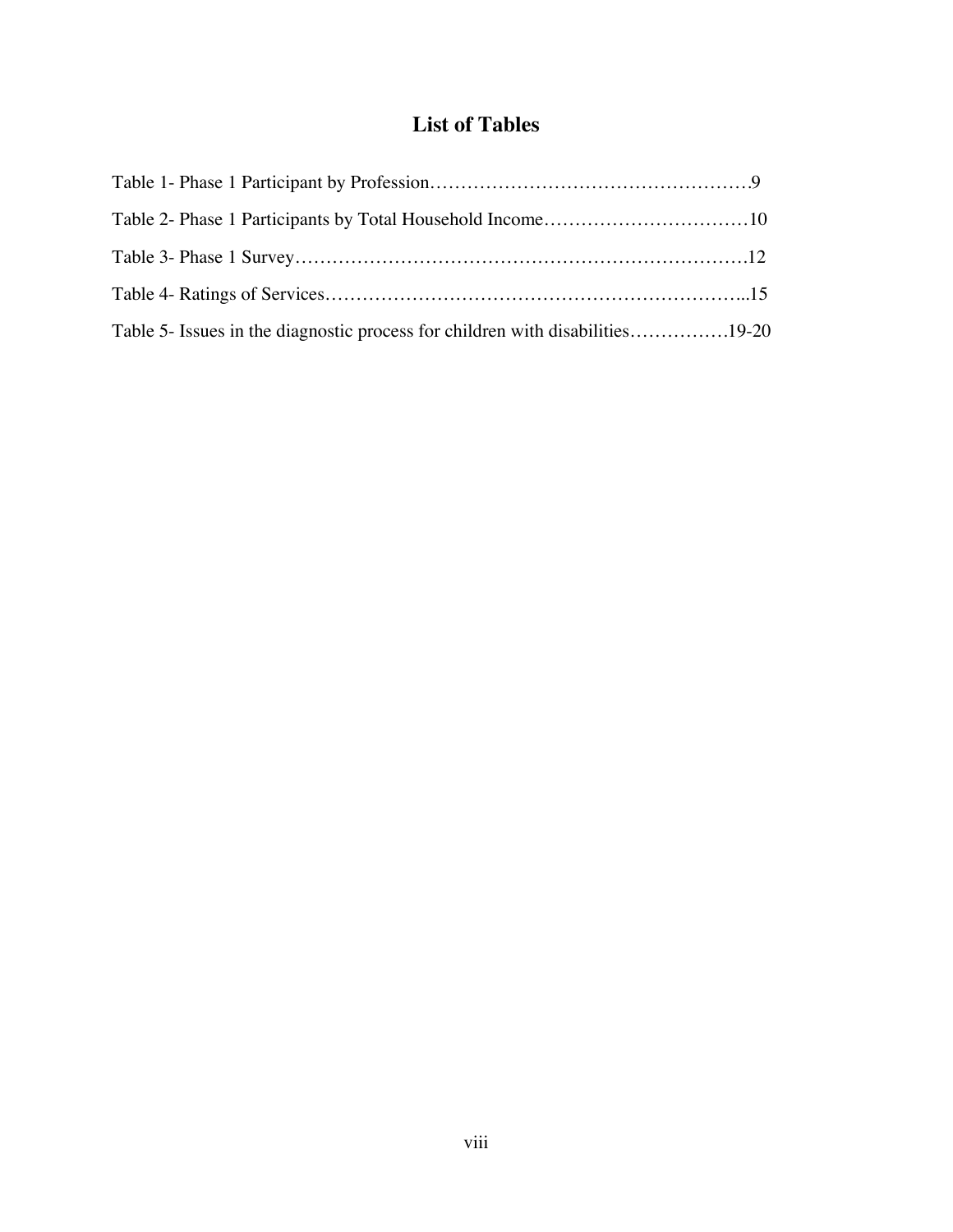#### **Introduction**

#### **Developmental Disabilities**

The Center for Disease Control and Prevention (CDC) defines a developmental disability as a condition that can impact an individual's physical, learning, language, or behavioral capacities. These conditions appear early in life, affect daily living, and last throughout the individual's lifetime (CDC 2015). Developmental disorders include Autism Spectrum Disorder (ASD), Attention Deficit/ Hyperactivity Disorder (ADHD), Cerebral Palsy (CP), Intellectual Disability (ID), among many more. Developmental disabilities can range in severity, from mild to severe. The most recent study that analyzed the prevalence of developmental disabilities found that one in six children in the United States have a developmental disability (Boyle et al. 2011). This study also found that the prevalence of developmental disabilities in the United States has increased from 12.84% to 15.04% over 12 years. It is important that with this increase in prevalence, pediatric healthcare providers are adequately screening children for developmental disabilities when there are concerns about a child's development and are making appropriate referrals when necessary. These steps are crucial in receiving a diagnosis as early as possible.

#### **Developmental Screening Tools**

Developmental screenings are short assessments that are used to evaluate whether a child is developing basic skills when he or she should, or whether there are potential delays or disabilities (CDC, 2016.) There are several different types of developmental screening tools. The most common screening tools that are used in early childhood development are standardized parent questionnaires. These questionnaires are favored due to their cost- effectiveness and parental involvement (Squires, Bricker, & Potter, 1997). The American Academy of Pediatrics (AAP)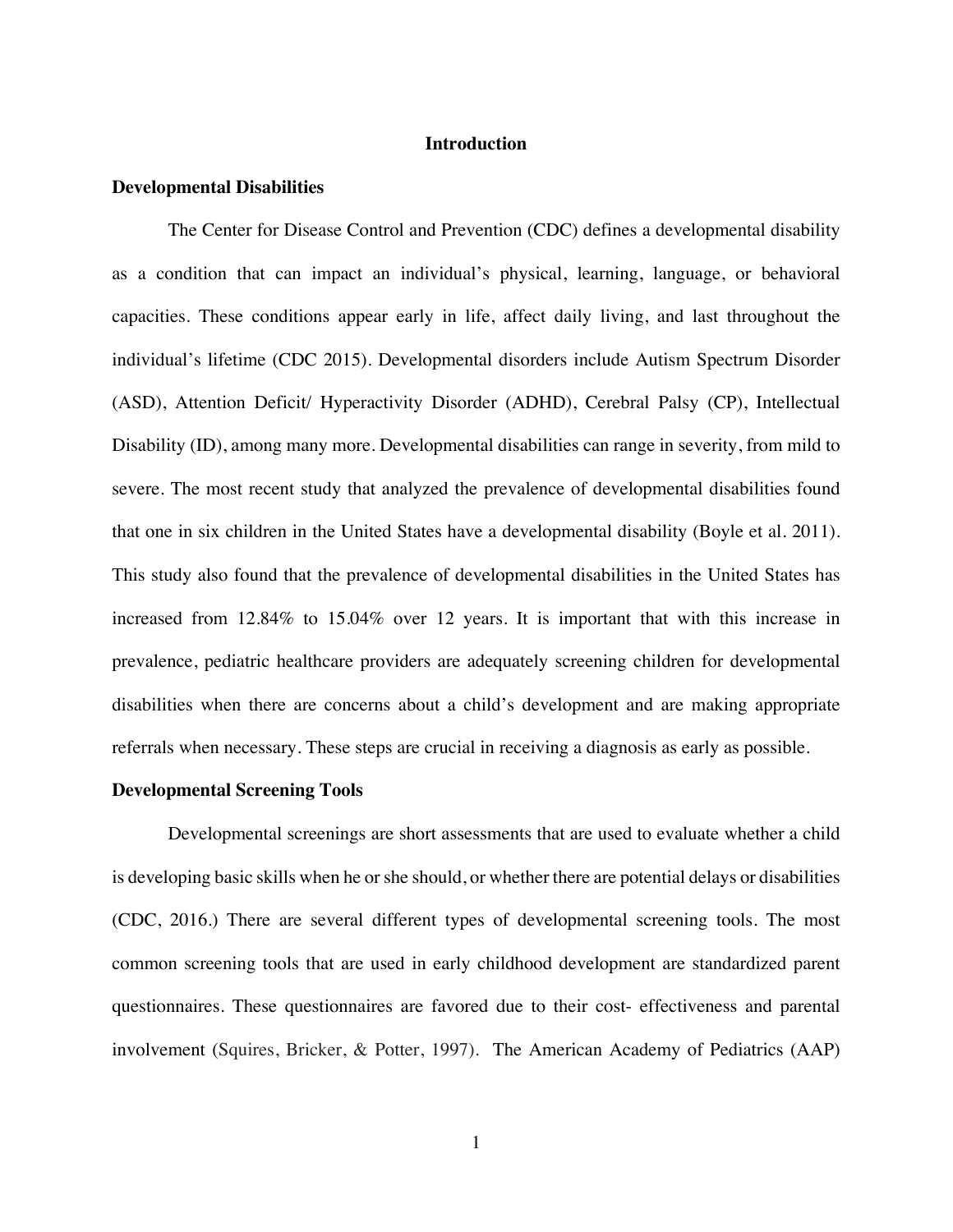recommends that pediatricians conduct standardized developmental screenings at 9-, 18, and 30 month visits.

A review of existing literature regarding the effectiveness of developmental screening yielded mixed findings. A retrospective study by Dearlove &Kearney (1990) found that a developmental screening performed by healthcare professionals had a sensitivity of only 45%, and a preschool developmental screening tool had a sensitivity of 56% for children who were later identified as having a disability. In this case, specificity is the number of children who are identified as being developmentally at- risk and who truly are. Specificity is the number of children who are identified as being typically developing and who truly are. These numbers mean that about half of the children who were identified as having a disability truly had one, and that about half of the children who were identified as typically developing were truly doing so. A study conducted by Crais et al. (2014) found that interpersonal issues, procedural processes, contextual issues, tool design, and ethical/ moral dilemmas were all factors that influenced pediatric healthcare professionals' Autism Spectrum Disorders (ASD) screening practices.

On the other hand, screening practices can be effective in identifying children with developmental delays, referral to ECI services, and eligibility for ECI services in urban settings with high- risk children (Guevara 2013). Glascoe (1997) found that parents' concerns about their child's development could be used as a screening tool, with a sensitivity of up to 79% and a specificity of 72% when compared to a child's score on the Woodcock- Johnson Test of Cognitive Abilities. There are also several developmental screening tools with adequate psychometric properties and reasonable feasibility that can be used in low- and middle- income settings, such as the Guide for Monitoring Child Development, Disability Screening Test, and the Ten Questions Questionnaire (Fischer et al. 2014).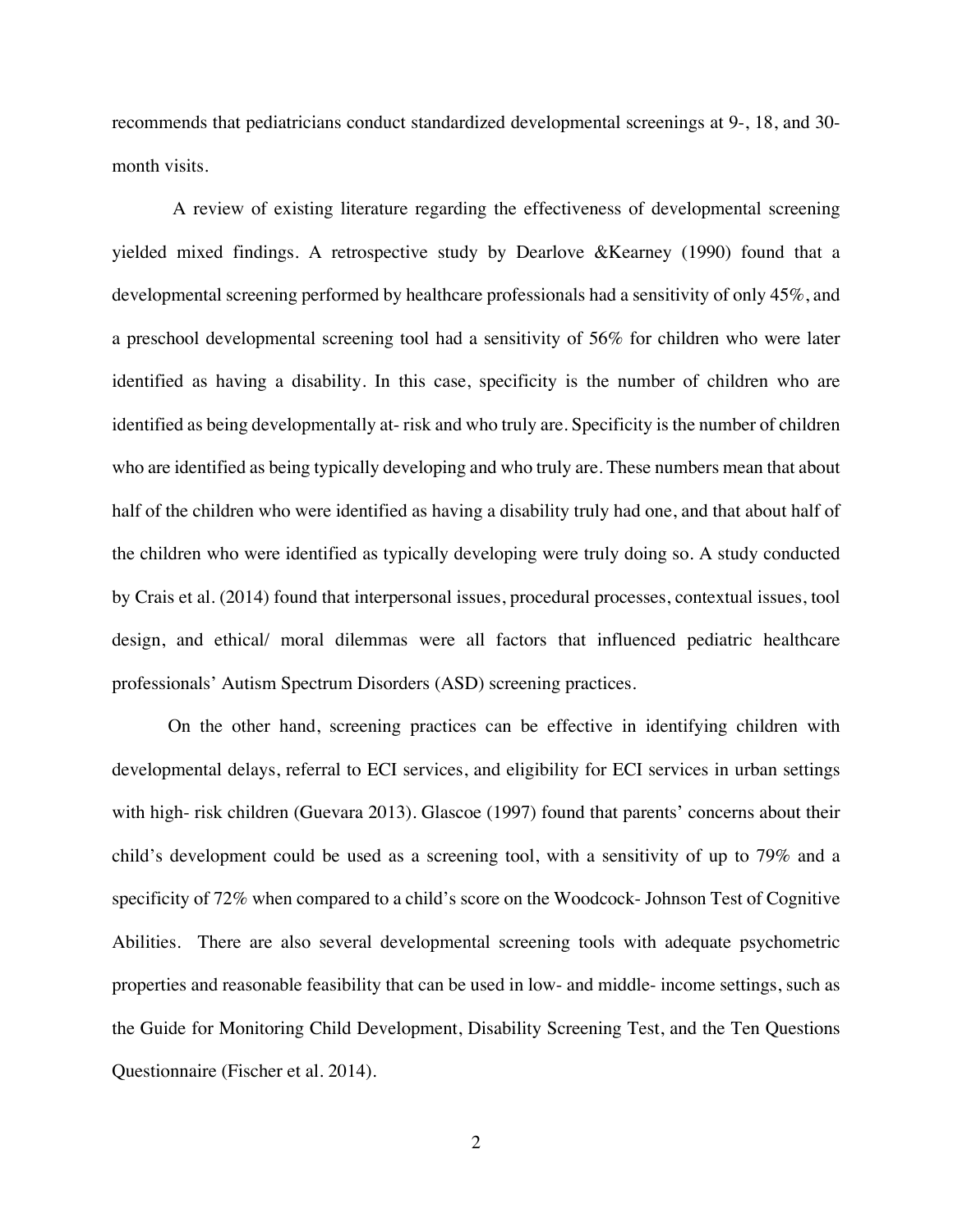#### **Early Identification Practices**

Under part C of the Individuals with Disabilities Education Act (IDEA), Early Childhood Intervention (ECI) services were made available for infants and toddlers from birth to 35 months of age who display any developmental delays (U.S. Department of Education, 2015). ECI services are effective in improving motor function, language development, social/ emotional health, and decreasing family stress for children with various developmental disabilities (Eikseth, 2009; Reichow & Wolery, 2008; Reithmuller, Jones, & Okley, 2009; Remington et al., 2007; Hill, Brooks- Gunn, J, & Waldfogel, 2003; Yoshinaga- Itano, C., 2003; Dawson et al. 2010). In order to receive ECI services, children with developmental delays and disabilities must be identified as soon as possible. If children are not identified as soon as possible, they must wait to receive services that they need in order to do well in social and educational settings until they enter the school system (CDC, 2016). This is often the case for children with more mild disabilities. However, early detection efforts, such as screenings and referrals, vary greatly in practice (Macy, Marks, & Towel, 2014). In many cases, there is a lack of coordination between pediatric health care professionals that leads to delayed identification of delays and disorders in these children.

Grant and Isakson (2013) found a discrepancy in the number of children who were identified as developmentally at-risk and the number of children enrolled in intervention services, particularly in the south region of the United States. Lack of appropriate referral services has been identified as a barrier in receiving intervention services among mothers of children with developmental disabilities (Hendrickson, Baldwin, & Allred, 2000). Macy et al. (2014) found that many referrals to ECI agencies fall between the cracks of the system, due to a lack of coordination between health care professionals. A study conducted by Peterson et al. (2013) also found that 33% of children identified with a developmental risk before age 3 continued to display these delays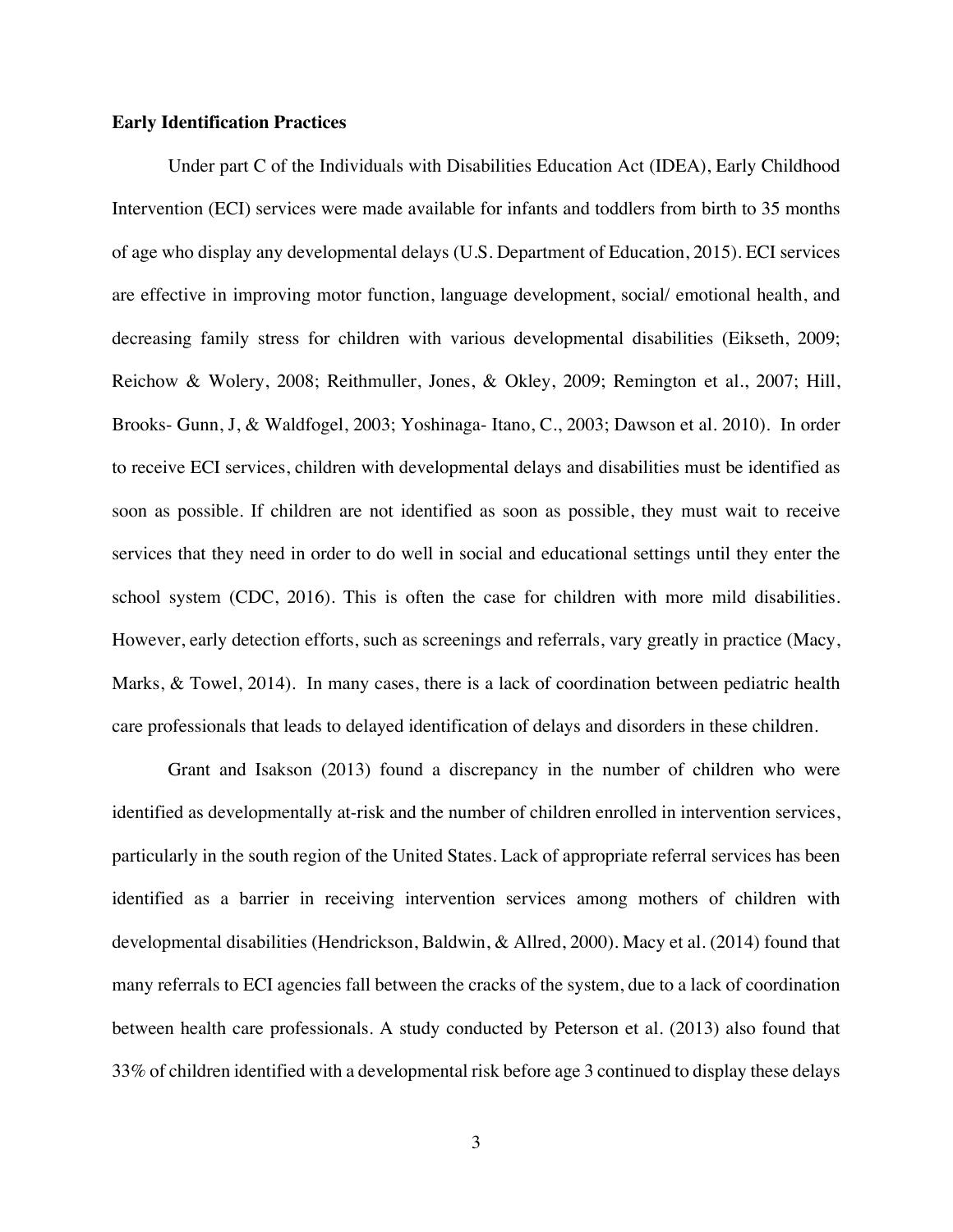and did not receive any ECI services. Shevell, Majnemer, Rosenbaum, and Abrahamowicz (2001) found a mean delay of 15.5 months between a parent's initial concern about their child's development and a comprehensive assessment.

#### **Special Considerations for Low- Socioeconomic Status and Minority Groups**

Early detection of children with developmental disabilities is even further complicated in areas with a high concentration of low- socioeconomic status and minority families. Low- income has been associated with a higher risk of developmental disabilities (Boyle et al., 2011). There is also evidence that suggests that there is a disparity in the age of diagnosis in children with ASD, with Hispanic children receiving a diagnosis one year later than non-Hispanic white children. (Magaña, Lopez, Aguinaga, & Morton, 2013). Mandell et al. (2009) found that children with ASD who were Black or Hispanic were less likely to have a documented ASD diagnosis on their medical records than White children with ASD. Magaña et al. (2013) also found that Latino children with developmental disabilities are less likely to receive ECI services when compared to non- Hispanic White children with developmental disabilities. Moreover, Hispanic children with developmental disabilities in this study were found to have received fewer services than non- Hispanic White children, and have more needs that go unmet. Peacock and Lin (2012) found that non- English speaking families encountered more challenges in accessing diagnosis and intervention services than others (Magaña et al., 2013). Heejoo et al. (2015) found that among children with mild/ moderate ASD, the prevalence disparity between non- Hispanic white children and Hispanic children aged 5- 17 years was much larger than the same ethnic groups with severe ASD, suggesting a potential under-identification of Latino children with mild/moderate ASD.

Moreover, many standardized developmental screening tools are not normed on children from culturally and linguistically diverse backgrounds, and therefore should not be used to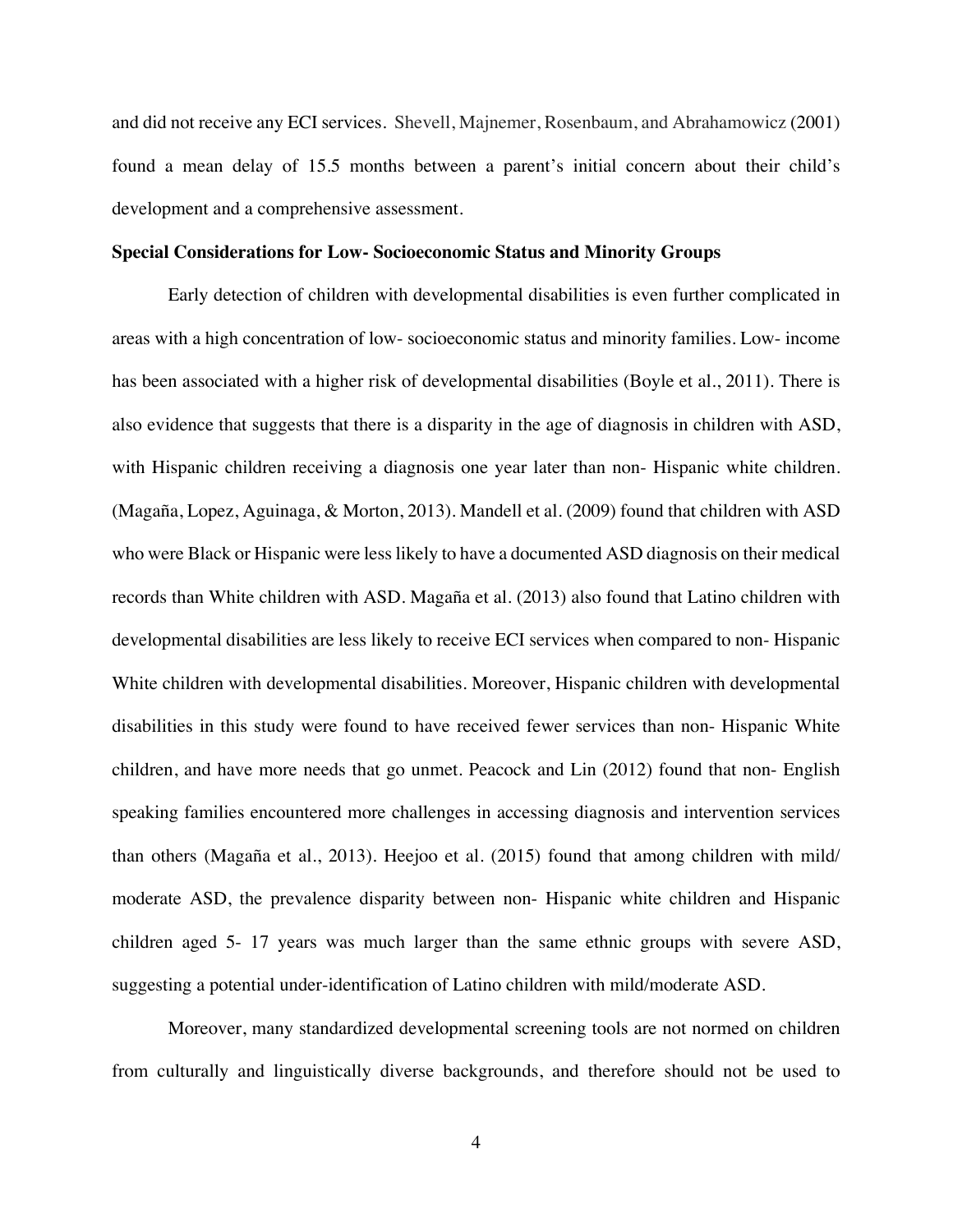compare these children to others of their age. Direct translations of standardized developmental screening tools are often inadequate and use words that do not coincide with the different dialects of Spanish spoken in different parts of the world (Harris, Barton, & Albert, 2014). Indeed, Harris, Barton and Albert (2014) found that many of the screening tools used for ASD did not have any adaptations that can be used with CLD populations.

#### **Demography of El Paso, Texas**

According to the United States Census Bureau (2015), the population of El Paso, Texas is predominately Hispanic/Latino (81.3%) and 23.4% of the population lives below the poverty level. These percentages are both higher than the national averages (17.4% Hispanic/ Latino; 15.4% below poverty level). El Paso is also a medically underserved area, with a pediatrician to child ratio of 1- 3532, compared to the national ratio of 1- 1769 (Johnson, 2007). Parish et al. (2012) found that Latino children with ASD and other developmental disabilities had consistent patterns of worse healthcare when compared to White children. Hispanic parents also report the most barriers in regards to accessing healthcare services when compared to non- Hispanic White parents and Black parents (Young & Rabiner, 2015). Thus, it might be the case that the children in El Paso are not getting identified with developmental delays and disabilities soon enough. As a result, these children may be missing out on valuable intervention services that they could benefit from.

#### **Environmental Scans**

Considering the unique makeup of El Paso, potential solutions for improving early identification of children with disabilities must be specific to this community. Environmental scans are used in the healthcare field to bring together various stakeholders in the community. Participants can discuss the state of current healthcare practices, as well as plan how these practices can be improved. Environmental scans are recognized as a valuable tool in healthcare decision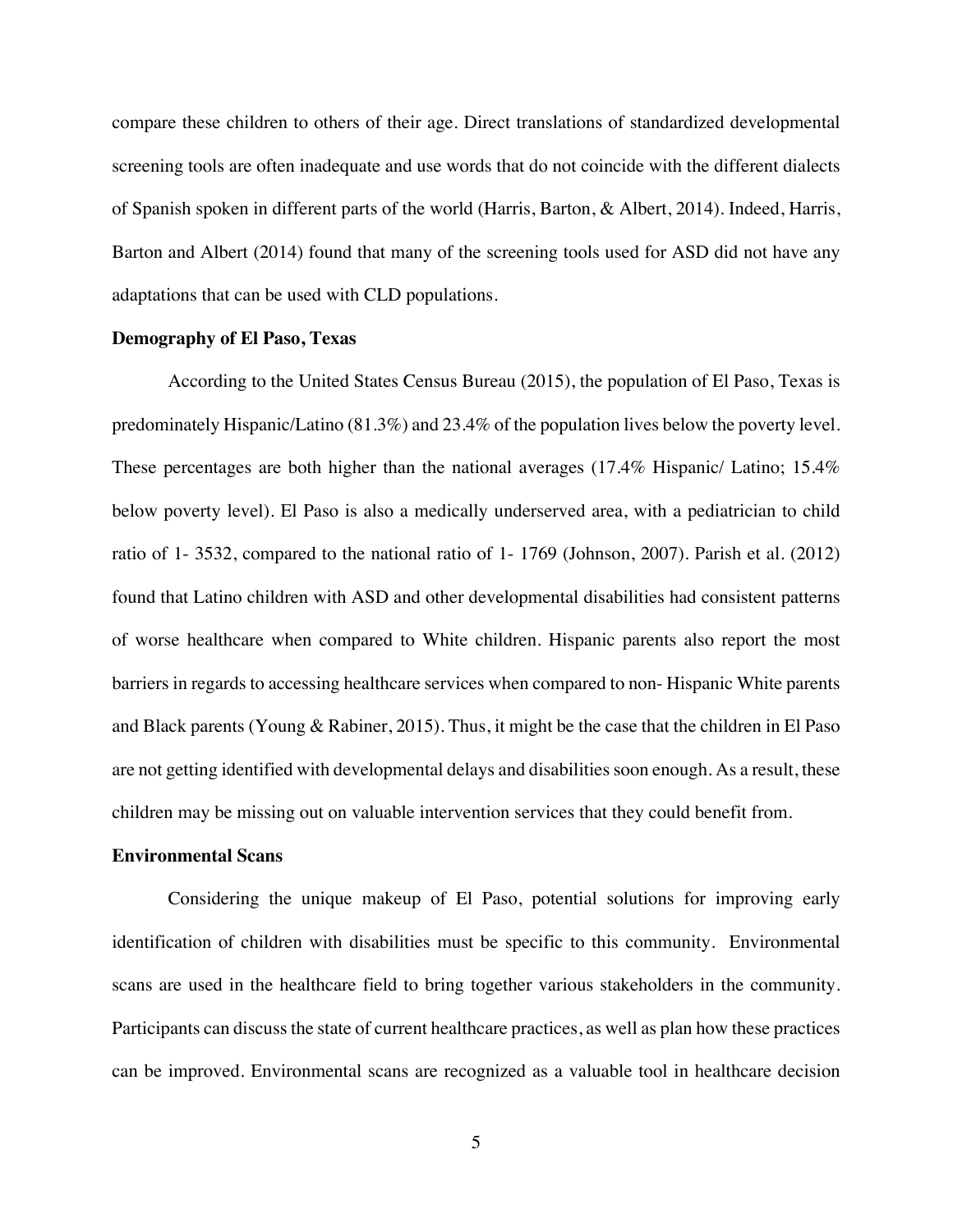making (Graham, Evitts, & Thomas- MacLean, 2008). An environmental scan was recently conducted in Canada regarding services for children with Fetal Alcohol Spectrum Disorder (Naumann, Reynolds, McColl, & Smith, 2013). As a result of this environmental scan, researchers were able to identify gaps in screening procedures and service delivery, as well as devise potential solutions. Peacock and Lin (2012) had similar success when conducting an environmental scan regarding services for children with ASD. A benefit of environmental scans is the diverse viewpoints that can be obtained from the different stakeholders who participate (Graham et al., 2008). In these cases, parents of children with disabilities, professionals who work with children with disabilities, academic partners in related fields, as well as individuals with disabilities were able to come together to discuss areas of concern regarding healthcare services in their community, as well as potential solutions. Using the environmental scan model, researchers were able to obtain a much more comprehensive overview of what the community was in need of in terms of healthcare services for children with developmental disabilities.

Clearly, there is much work to be done in improving early detection practices for children with developmental disabilities. With the unique demographics that make up El Paso, solutions that are specific to the makeup of this community are needed. For this reason, a team of researchers designed and conducted an environmental scan to assess how people in our community view early detection practices.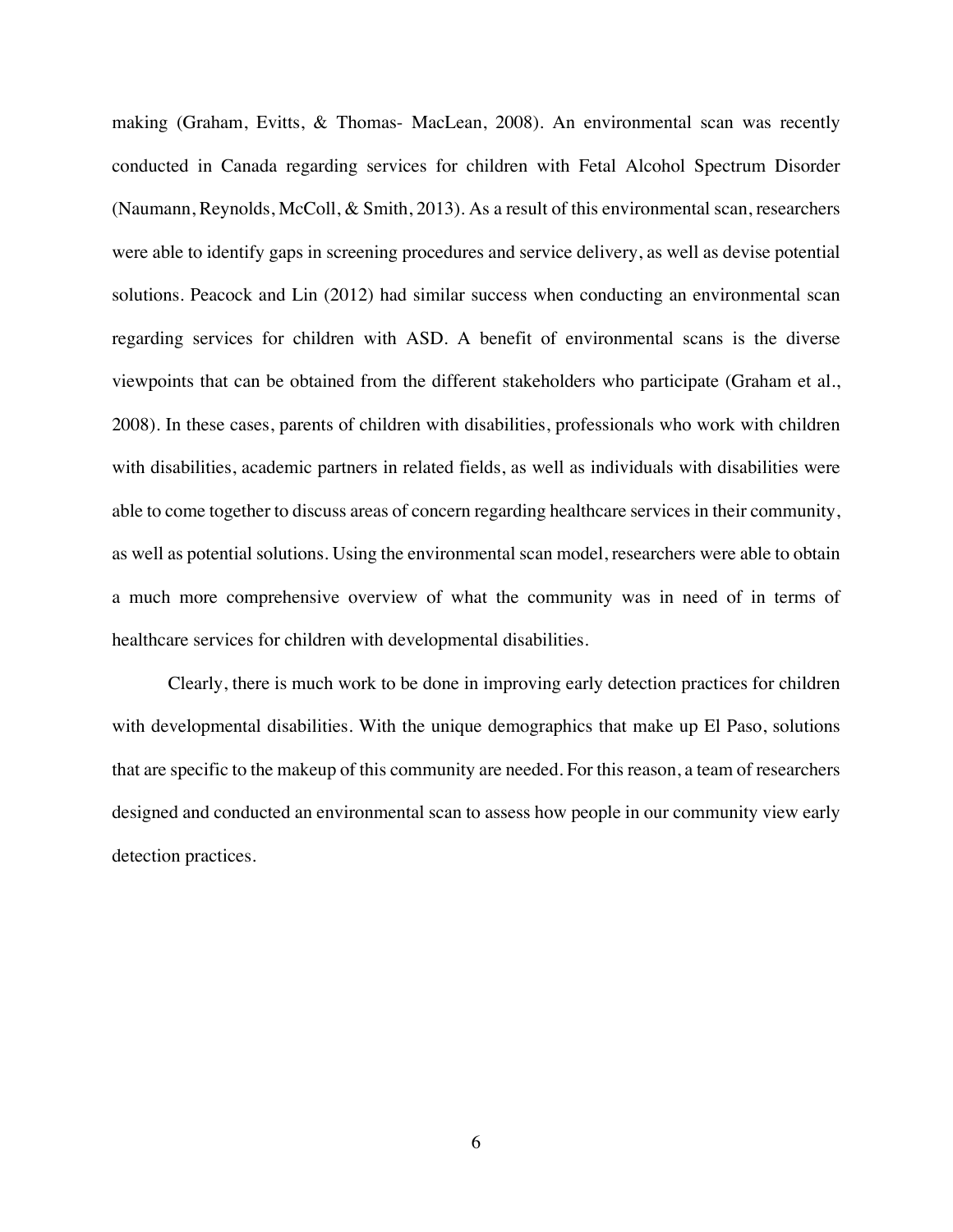#### **Purpose**

The purpose of the present study was to evaluate how parents and professionals view screening, referral, and diagnostic practices for children with disabilities in El Paso. This 2- phase study aimed to answer the following questions:

- 1. What are the key themes that parents and professionals discuss regarding screening, referral, and diagnostic practices for children with disabilities in El Paso?
- 2. Is there a difference between how parents and professionals view screening, referral, and diagnostic practices for children with disabilities in El Paso?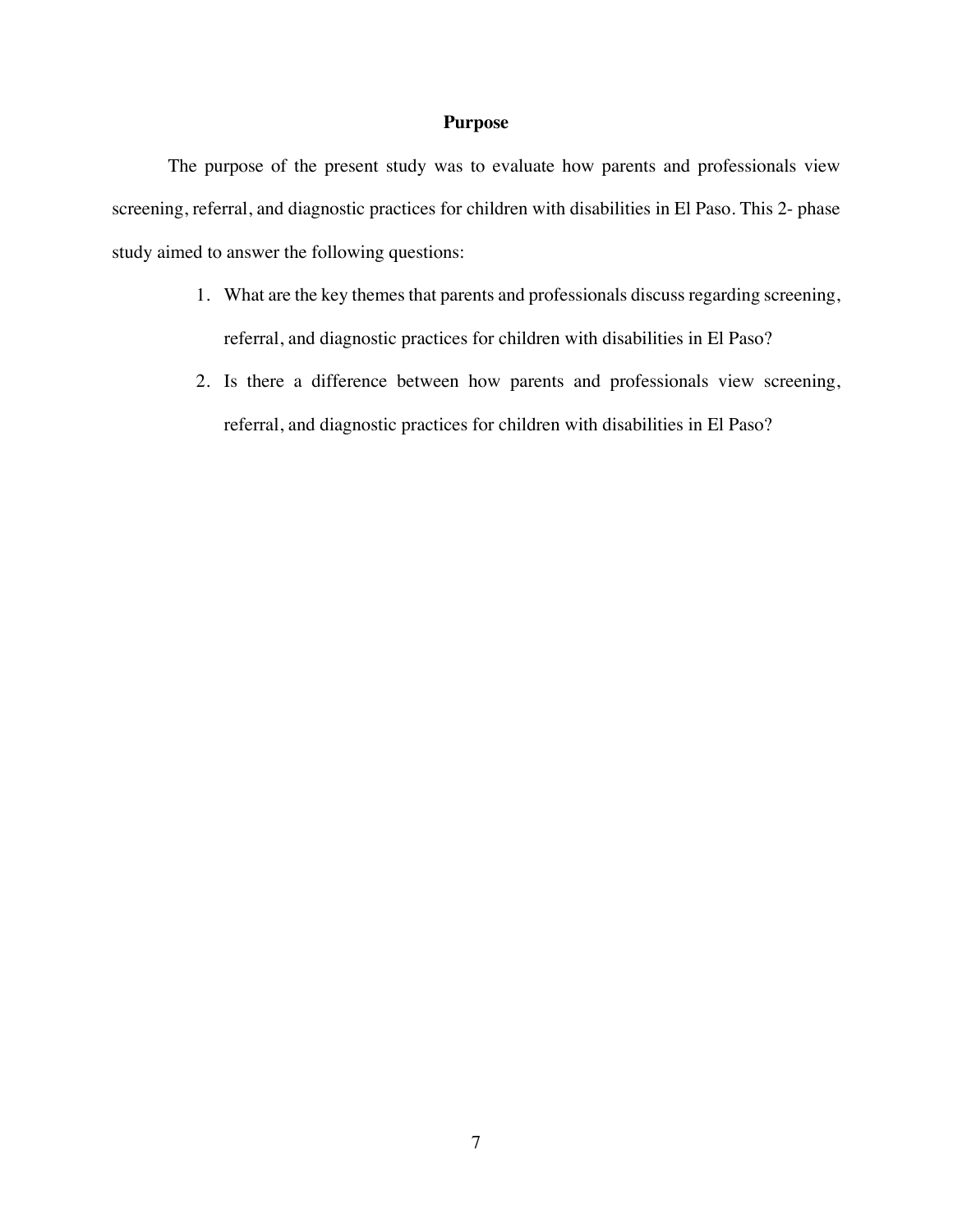#### **Methods**

#### **Study Design**

This 2- phase study employed both qualitative and quantitative methodology to assess how parents and professionals view screening, referral, and diagnostic practices for children with disabilities in the El Paso region. The study procedures were approved by the Institutional Review Board at the University of Texas at El Paso

#### **Phase 1- Survey**

**Participants.** The participants who completed phase 1 of the current study were part of a larger study conducted by the children with disabilities team of the Community and Academic Partnership for Health Sciences Research (CAPHSR) program at the University of Texas at El Paso (UTEP). The intent was to recruit a wide range of professionals who are involved in the screening, referral, and diagnostic practices for children with disabilities, as well as an equal number of parents. Researchers recruited participants via an email sent to the El Paso Speech Language and Hearing Association (EPSHA), lead speech- language pathologists at various schools and clinics, off- site practicum coordinators in the speech- language pathology, occupational therapy, and physical therapy programs at UTEP, and several community organizations whose main focus is children's healthcare. A graduate research assistant also recruited participants at several parenting classes for parents of children with disabilities at a community center. Researchers employed a convenience sampling strategy, in which participants are recruited due to their availability (Hedge, 2003).

Sixty parents of children with developmental disabilities, 5 individuals with developmental disabilities, and 43 professionals who work with children with developmental disabilities participated in this phase. Two participants did not answer the question regarding whether they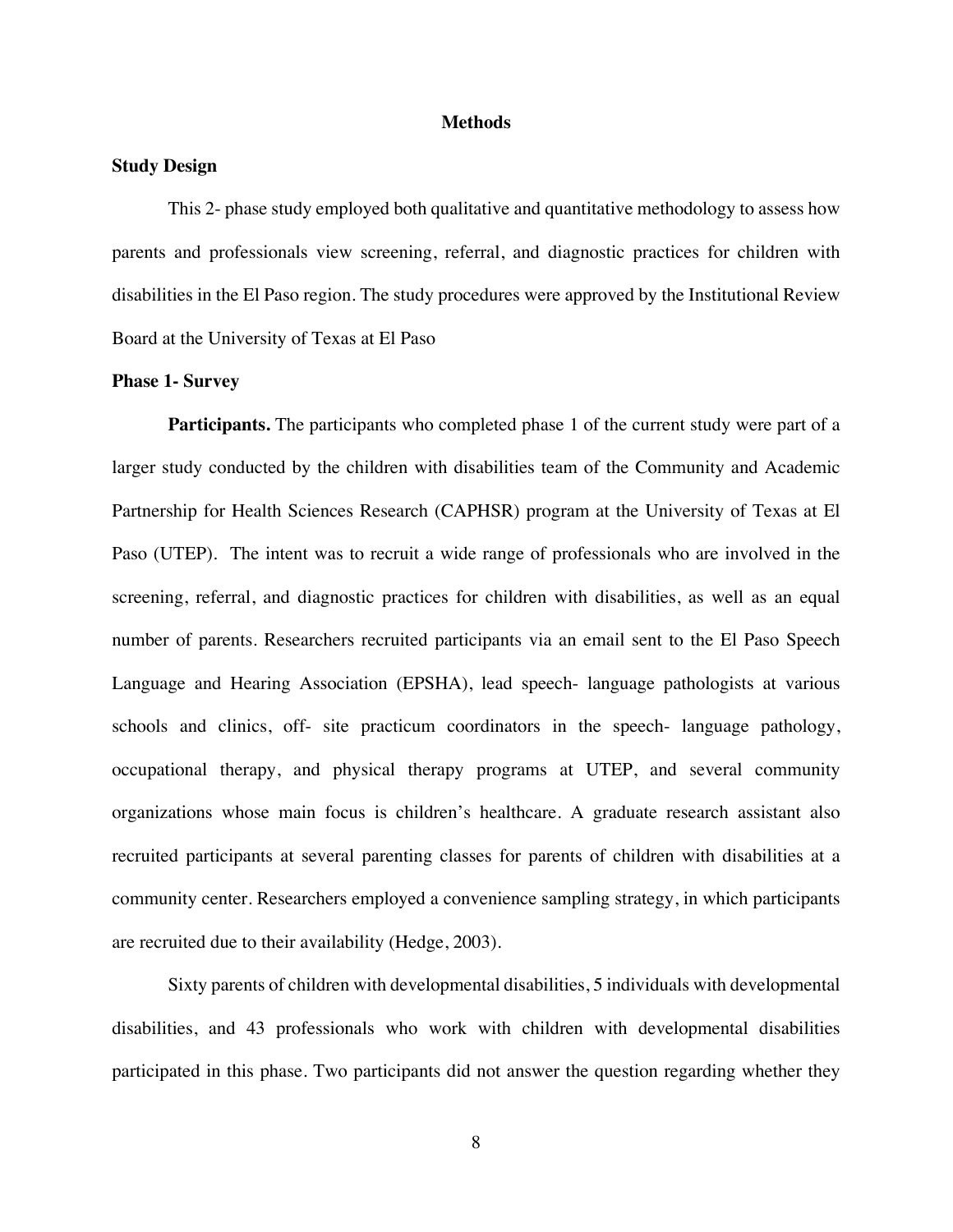were a parent, professional, or an individual with disabilities (N= 110). A detailed description of phase 1 participants can be found in Table 1, and total household income information can be found in Table 2.

| Phase 1 Participants by Profession       |                            |  |  |
|------------------------------------------|----------------------------|--|--|
| Profession                               | Number                     |  |  |
| Parent                                   | 60                         |  |  |
| Individual with Disabilities             | 5                          |  |  |
| Pediatrician                             | $\mathbf{1}$               |  |  |
| Social Worker                            | 9                          |  |  |
| Counselor<br>Speech-Language Pathologist | $\mathbf{1}$<br>$\sqrt{5}$ |  |  |
| Physical Therapist                       | $\mathbf{1}$               |  |  |
| Nurse                                    | 10                         |  |  |
| Special Education Teacher                | 10                         |  |  |
| Other                                    | $\,8\,$                    |  |  |
| Total                                    | 110                        |  |  |
|                                          |                            |  |  |

Table 1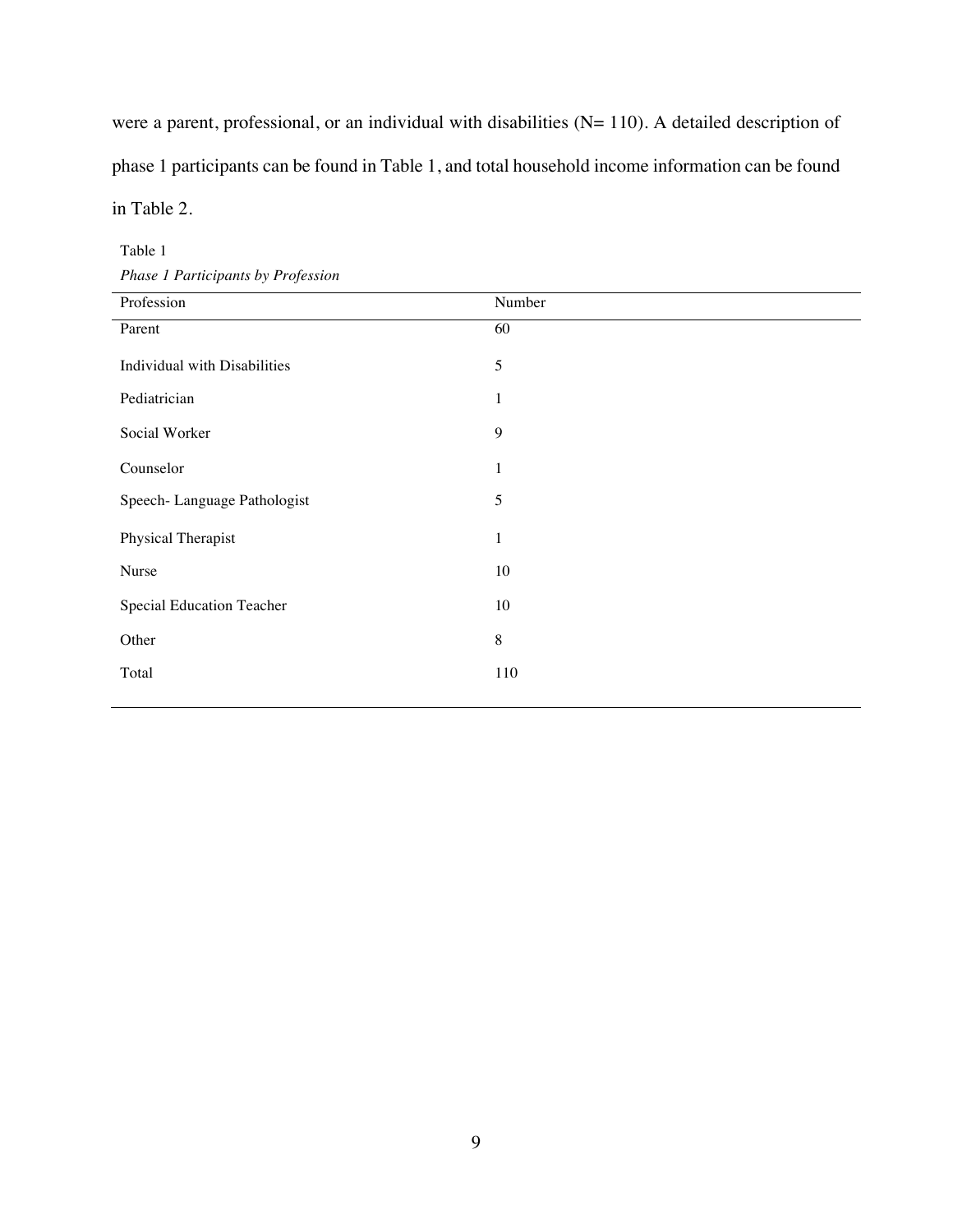Table 2

| Total Household Income | Number         |
|------------------------|----------------|
| Less than \$10,000     | 17             |
| \$10,000-\$19,999      | 12             |
| \$20,000-\$29,999      | 16             |
| \$30,000-\$39,999      | $\mathbf{9}$   |
| \$40,000-\$49,999      | 12             |
| \$50,000-\$59,999      | $10\,$         |
| \$60,000-\$69,999      | $\sqrt{5}$     |
| \$70,000-\$79,999      | $\mathfrak{Z}$ |
| \$80,000-\$89,999      | $\overline{4}$ |
| \$90,000-\$99,999      | $\sqrt{5}$     |
| \$100,000-\$149,999    | $\sqrt{6}$     |
| \$150,000 or more      | $\sqrt{5}$     |
| Incomplete             | $\sqrt{6}$     |
| Total                  | 110            |

*Phase 1 Participants by Total Household Income* 

**Measure.** The team for children with disabilities of the CAPHSR program at UTEP designed a short survey to distribute to participants. Team members included two speech- language pathology faculty members, one social work faculty member, and three community partners who work with children with disabilities. The survey was created using Qualtrics software (2015). The aim of the survey was to gather preliminary data in regards to how parents and professionals view various services for children with disabilities in El Paso. Creating the survey with both academic and community partners followed the collaborative survey design proposed by Flicker et al. (2010). The Toronto Teen Study (TSS) conducted by Flicker and colleagues was a communitybased participatory research study whose aim was to gather information regarding healthcare in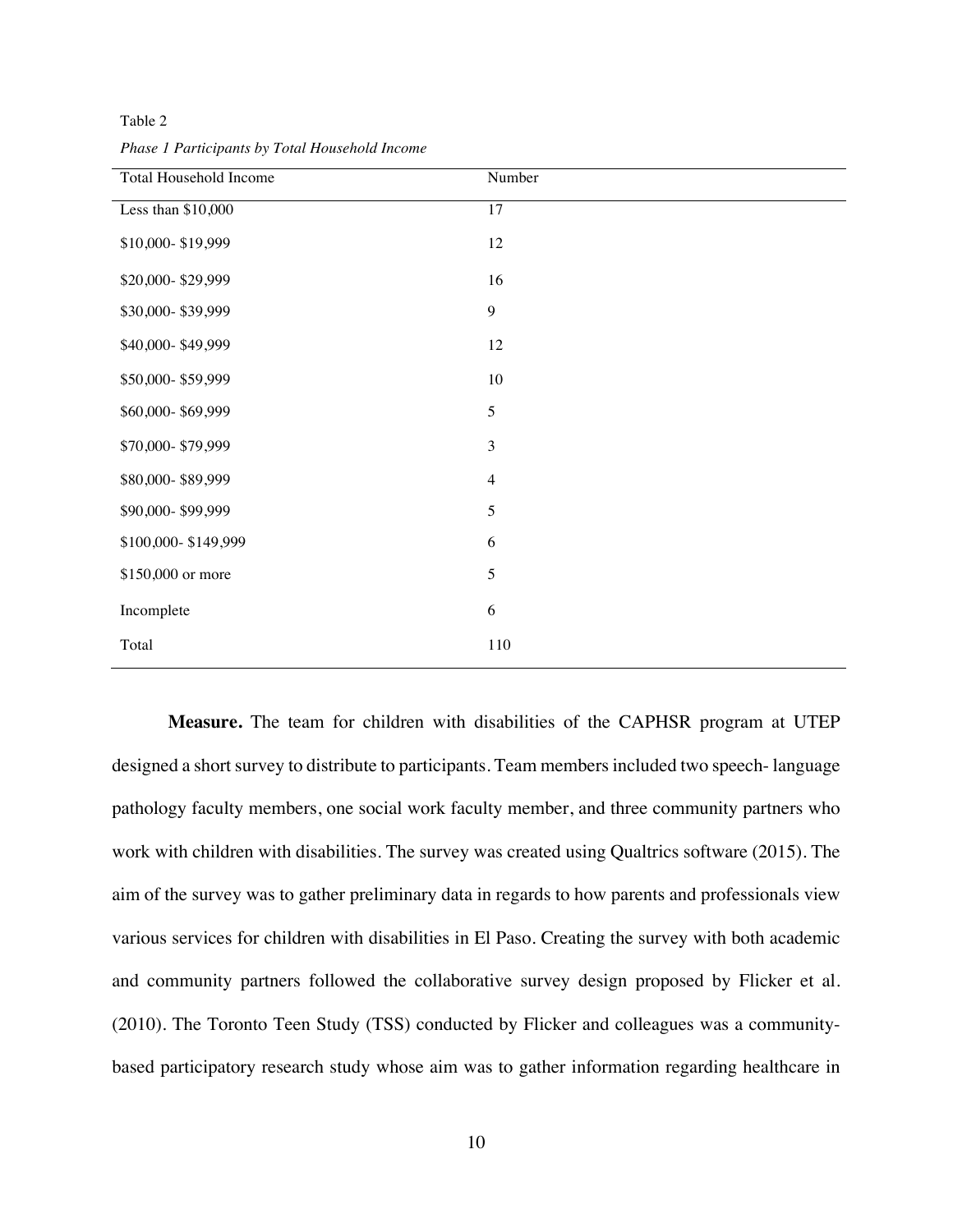their specific community. Researchers collaborated with both community stakeholders and local teens to create a survey that was able to gather the most accurate information and that would make sense to the target audience.

The initial question on the current survey identified whether the participant was a parent, professional, or an individual with a disability. After the initial question, the survey differed slightly in order to best gather information. The common questions in the survey consisted of two demographic questions, a Likert scale question in which participants were asked to rate the effectiveness of various services for children with disabilities, including screening, referral, and diagnostic processes, and open- ended questions that allowed participants to make further comments about the services that they rated. A detailed description of the survey can be found in Table 3.

Due to the high percentage of monolingual Spanish- speakers in El Paso, the survey was available in both English and Spanish. A graduate research assistant who is fluent in Spanish translated the survey. Two different graduate research assistants who are also fluent in Spanish reviewed the survey to ensure the translated survey was grammatically correct and that the vocabulary used was concurrent with the Spanish dialect used in the area. The survey was then piloted on members of the UTEP speech- language pathology faculty who were not involved in creating the survey, as well as several parents. If any question was found to be ambiguous or confusing to the target audience, researchers revised the question and piloted the survey again.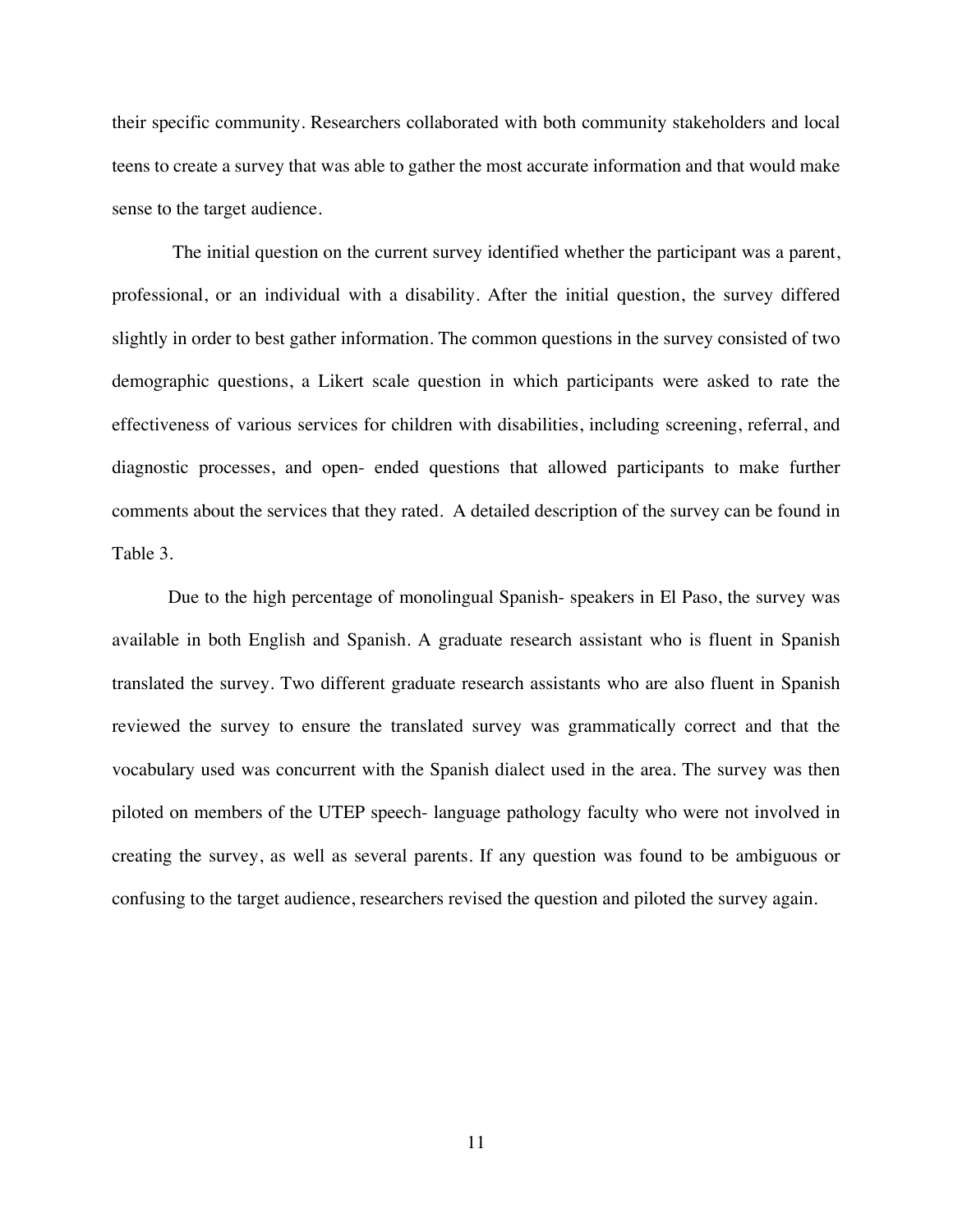Table 3

*Phase 1 Survey* 

| Question       | Both parents and professionals                                                                                                                                                                                                                                                                                                                                                                                      | Parents only                                                                                             | Professionals only                             |
|----------------|---------------------------------------------------------------------------------------------------------------------------------------------------------------------------------------------------------------------------------------------------------------------------------------------------------------------------------------------------------------------------------------------------------------------|----------------------------------------------------------------------------------------------------------|------------------------------------------------|
| 1.             | I am<br>A parent of a child with a<br>a.<br>developmental disability<br>Professional<br>works<br>who<br>with<br>b.<br>children with a<br>developmental<br>disability<br>c. An individual with a developmental<br>disability                                                                                                                                                                                         |                                                                                                          |                                                |
| 2.<br>3.<br>4. | What is your total household income?                                                                                                                                                                                                                                                                                                                                                                                | Are you (individual with<br>developmental disability)/<br>is your child younger than<br>21 years of age? | What is your profession?                       |
| 5.             | Please rate the effectiveness of services being<br>provided to a child with developmental<br>disabilities in the El Paso region (screenings,<br>referrals, diagnostic/ evaluation process,<br>medical care, collaboration of professionals,<br>language<br>pathology<br>services,<br>speech-<br>occupational therapy services, physical<br>therapy services, mental health/ behavioral<br>services, parent support? |                                                                                                          |                                                |
| 6.             |                                                                                                                                                                                                                                                                                                                                                                                                                     | What services do you<br>need but are not available<br>to you?                                            |                                                |
| 7.             | What is working well in the El Paso region in<br>meeting the needs of<br>children with<br>developmental disabilities?                                                                                                                                                                                                                                                                                               |                                                                                                          |                                                |
| 8.             | What is not working well in the El Paso region<br>in meeting the needs of children with<br>developmental disabilities?                                                                                                                                                                                                                                                                                              |                                                                                                          |                                                |
| 9.             |                                                                                                                                                                                                                                                                                                                                                                                                                     | What<br>barriers<br>or<br>difficulties<br>do<br>you<br>experience in receiving<br>services?              |                                                |
| 10.            |                                                                                                                                                                                                                                                                                                                                                                                                                     |                                                                                                          | What are the gaps in<br>services that you see? |

**Procedures.** Researchers distributed the survey via email to different parents, professionals, and individuals with disabilities beginning in July 2015. Several parents also completed the survey via hard copy at the Paso Del Norte Children's Development Center.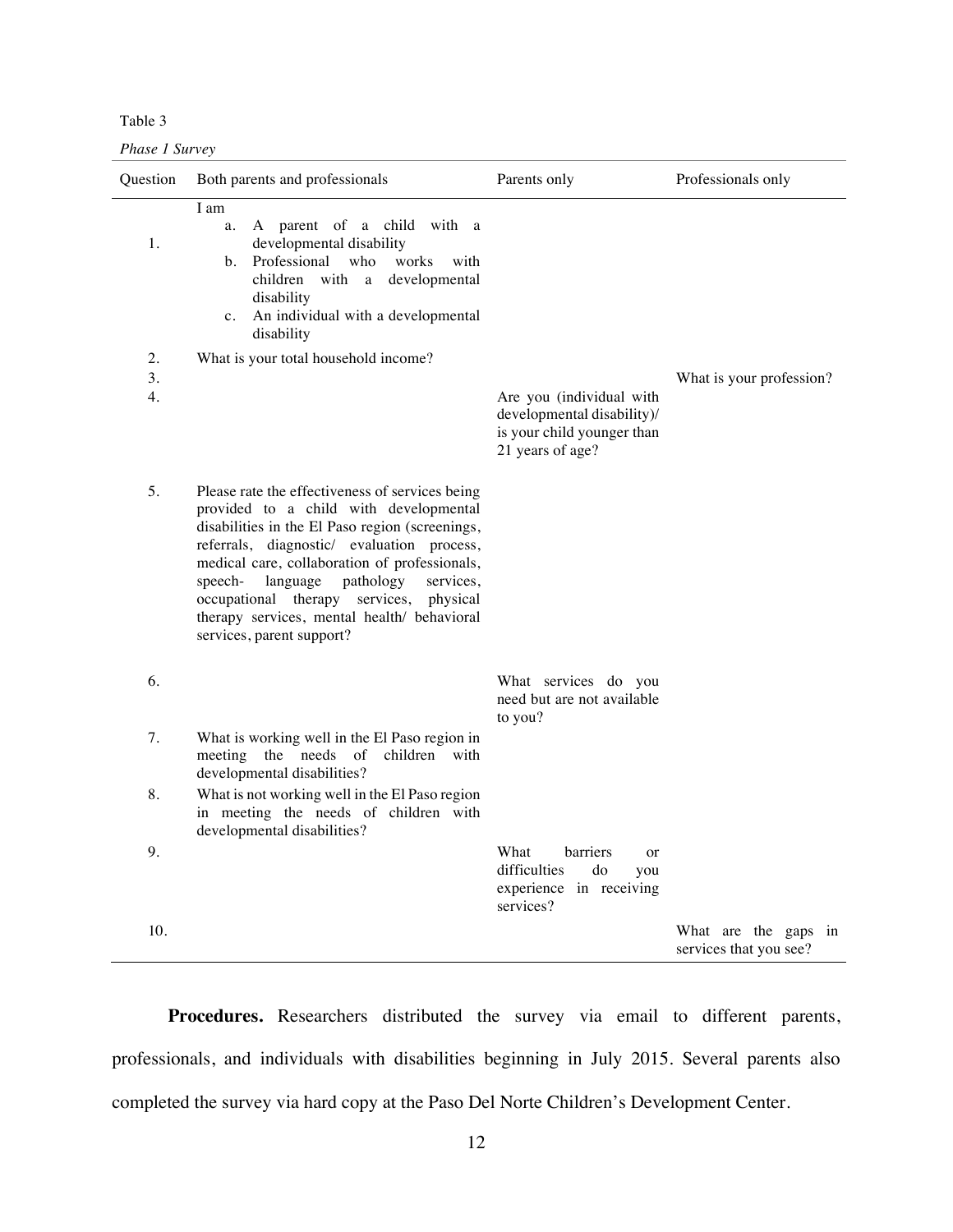**Analysis.** Analysis of the phase 1 data included both qualitative and quantitative measures. Researchers conducted a 1- way ANOVA to compare the ratings of the Likert- scale questions. A 1- way ANOVA is a statistical analysis that is used to determine whether there are statistically significant differences between the means of two or more groups. The independent variable in this analysis was the group (parent or professional), and the dependent variable was the average rating of each service. The third group, individuals with disabilities, was not included in this analysis due to how few participants belonged to that group when compared to the other two. A content analysis was used to qualitatively analyze the open- ended questions. A graduate and an undergraduate research assistant independently coded the open- ended questions based on subject matter in order to conduct a content analysis to identify recurring themes that participants discussed. Once coded, the two research assistants compared results and discussed any discrepancies that arose.

#### **Phase 2- Summit**

**Participants.** All participants from phase 1 of the study were invited to participate in phase 2 via email. Researchers and community partners recruited additional participants via flyers distributed at the UTEP Speech, Language, and Hearing Clinic, several community centers, as well as at several parenting classes at the Paso Del Norte Children's Development Center. A total of 53 participants (31 parents, 27 professionals, 5 both parent and professional) attended the summit.

**Procedures.** During the second phase of the study, researchers held the El Paso Summit for Children with Special Needs. The summit took place at a community center at the end of October 2015 and included a free lunch for all participants. All materials for the summit were available in English and Spanish. Two sign language interpreters and a simultaneous English-Spanish translator were hired to accommodate the needs of all attendees present. The summit used an adapted version of the World Café model, which is a format for hosting large group discussion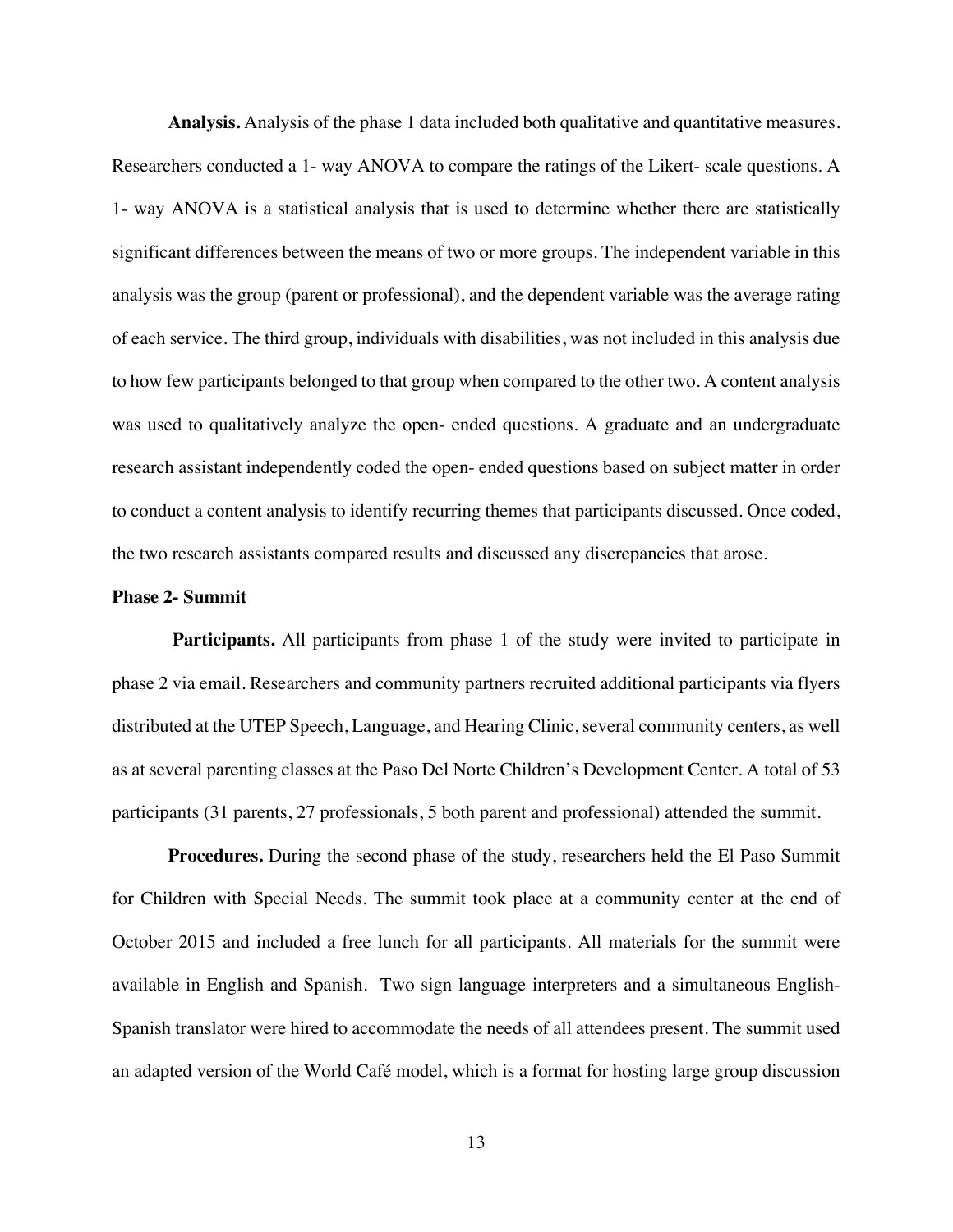(The World Café, 2008). This model begins by establishing the context in which participants will discuss matters, encourages participants to ask meaningful questions, connect diverse perspectives and discover patterns in the content of the conversation. Members of the team for children with disabilities introduced the project and explained the aims of the summit during the first hour. There were ten tables at the summit that participants could choose to sit at. Each table was assigned a theme that was identified as problematic regarding services for children with disabilities using data from phase 1. Themes included (1) access to services, (2) community awareness, (3) collaboration of professionals (4) communication with parents, (5) diagnostic process, (6) financial barriers, (7) follow up/ referrals (8) mental health services, (9) transition services, and (10) an open discussion table. Participants sat at a table of their choosing, according to which theme they wanted to discuss. During the second hour, participants had fifteen minutes at a table to discuss each theme. Both graduate and undergraduate volunteers from the speech- language pathology and social work programs at UTEP sat at each table to act as scribes during these sessions, as well as to facilitate the discussion. All discussions were also recorded using digital voice recorders. At the end of fifteen minutes, participants were asked to move to a different table. This process was repeated for a total of three times. The final fifteen minutes consisted of concluding remarks by members of the children with disabilities research team.

**Analysis.** Following the summit, each of the breakout sessions were transcribed by both graduate and undergraduate bilingual research assistants. Once transcribed, two researchers independently coded and analyzed the transcripts using Nvivo (2010) software. Nvivo software is commonly used in evaluating qualitative data and explaining social phenomena in the fields of social sciences and healthcare (Nvivo, 2010). The transcripts were analyzed using a grounded theory approach, which is a methodology that is used to identify common themes that emerge from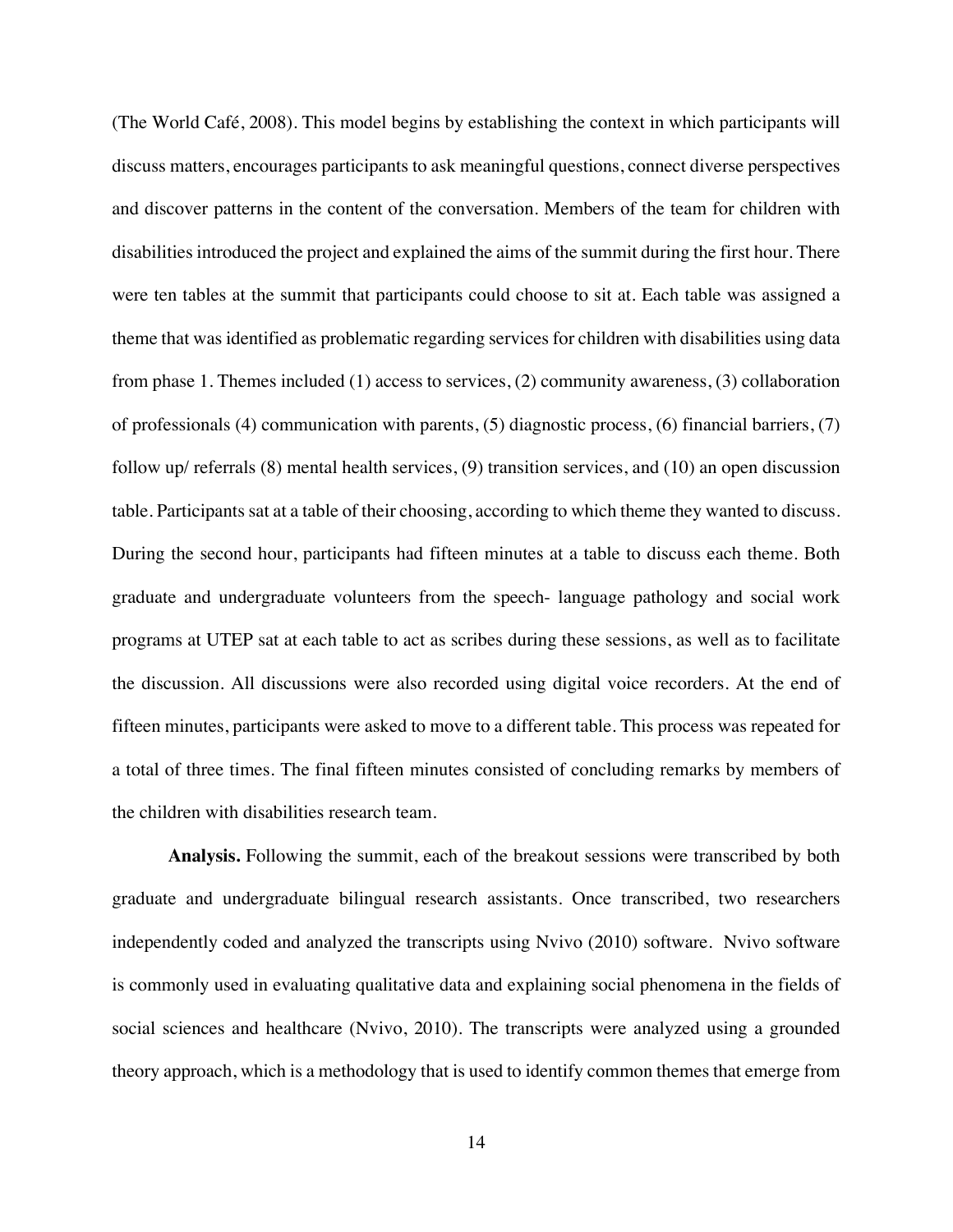the data as well as postulate theories about said themes (Faggiolani, 2011). Each coder identified recurring themes and subthemes that participants discussed regarding screening, referral, and diagnostic practices.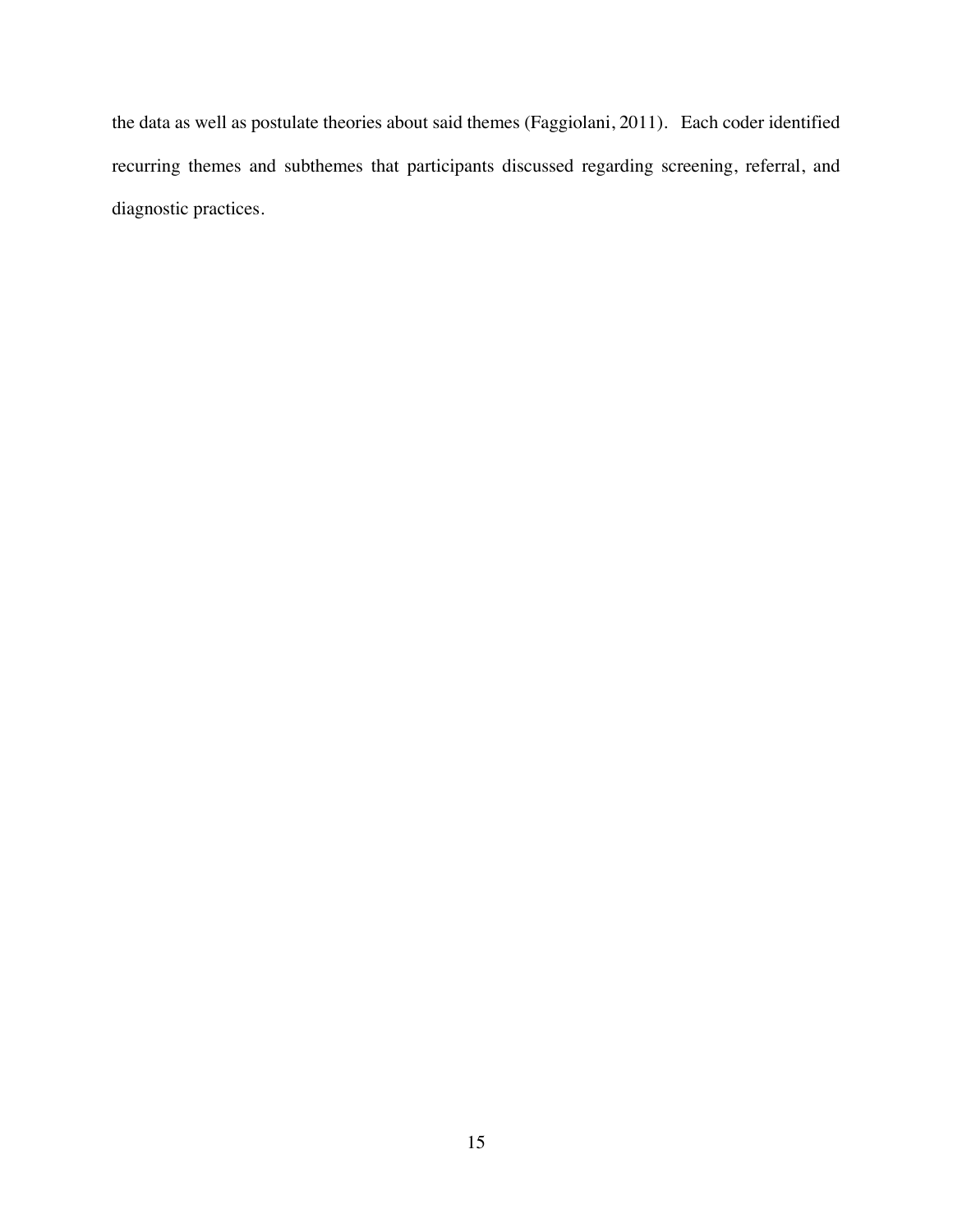#### **Results**

The purpose of the present 2- phase study was to analyze how parents and pediatric healthcare professionals view screening, referral, and diagnostic practices for children with disabilities in El Paso. Both quantitative and qualitative analyses were conducted in order to best analyze the data collected. Results from phase 1 and phase 2 are presented below.

#### **Phase 1**

Overall, participants rated screening practices an average 3.14 out of 5. Participants rated referral practices similarly, with a rating of 3.16. Participants rated diagnostic practices highest of the three services, with a rating of 3.27. Parents consistently rated screening, referral, and diagnostic practices lower than professionals. Mean ratings between parents and professionals regarding referrals [*F* (1,64)= 2.402, *p*= .030]and diagnostic practices [*F* (1,75)= 4.874, *p*=.034] both reached statistical significance. Although there was a difference between parents' and professionals' ratings of screenings, this difference did not reach statistical significance (*F*( 1,75)= 4.695, *p*= .126]. A detailed listing of results can be found in table 4.

Table 4

*Ratings of Services*

| Service              | Overall Rating | Parent Rating | Professional Rating | <i>p</i> value |
|----------------------|----------------|---------------|---------------------|----------------|
| Screenings           | 3.14           | 2.91          | 3.39                | .126           |
| Referrals            | 3.16           | $2.87*$       | $3.46*$             | .030*          |
| Diagnostic Practices | 3.27           | 2.98*         | $3.60*$             | .034*          |

A qualitative content analysis of the open- ended questions from the survey yielded several themes that were discussed repeatedly by participants.

**What services do you need but are not available to you?** A majority of the parents expressed that the lack of specialists in the area was problematic in accessing healthcare for their children with disabilities. Parents also voiced that there is a lack of transitional support and resources available for children transitioning out of the school system.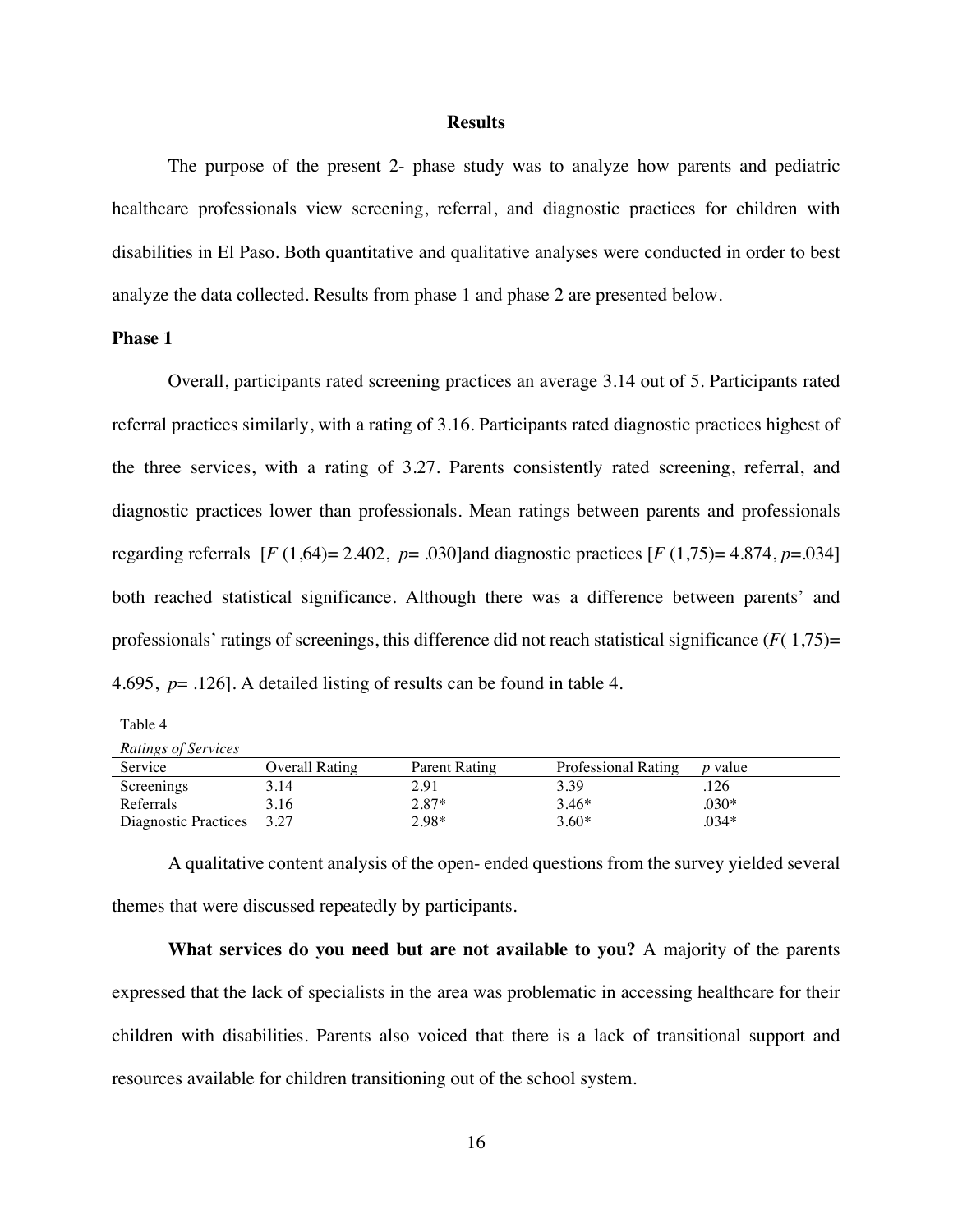**What is working well in the community in meeting the needs of children with disabilities?** Both parents and professionals overwhelmingly stated that ECI services were working well for children. Parents also found community organizations to be very helpful in navigating different obstacles that they came across. Some professionals expressed that their communication with parents was also a strength in the community in meeting the needs of children.

**What is not working well in the community in meeting the needs of children with disabilities?** Parents reported a lack of pediatric healthcare specialists as being problematic in meeting the needs of children. Factors associated with the lack of specialists included long wait times for appointments and poor follow- up care. School systems, follow- up care and referrals, and diagnostic practices were also repeatedly reported as areas of weaknesses. Parents also reported a lack of knowledge about the services available for their children. Interestingly, some professionals also stated that collaboration and communication among professionals as a weakness in the community.

**What barriers do you experience in receiving services?** Parents reported financial and insurance obstacles as barriers in receiving services, as well as a lack of the knowledge of services available. Parents also reported a lack of specialists and long wait times for appointments as barriers.

**What are the gaps in services that you see?** Professionals most often reported a lack of communication and collaboration among professionals as a gap in service delivery. Access to services, doctors, and a shortage of professionals were also reported as gaps in services.

#### **Phase 2**

A grounded theory analysis (Faggiolani, 2011) yielded 3 main themes that emerged from the discussion during the breakout sessions at the summit. These themes included (1) hassles for

17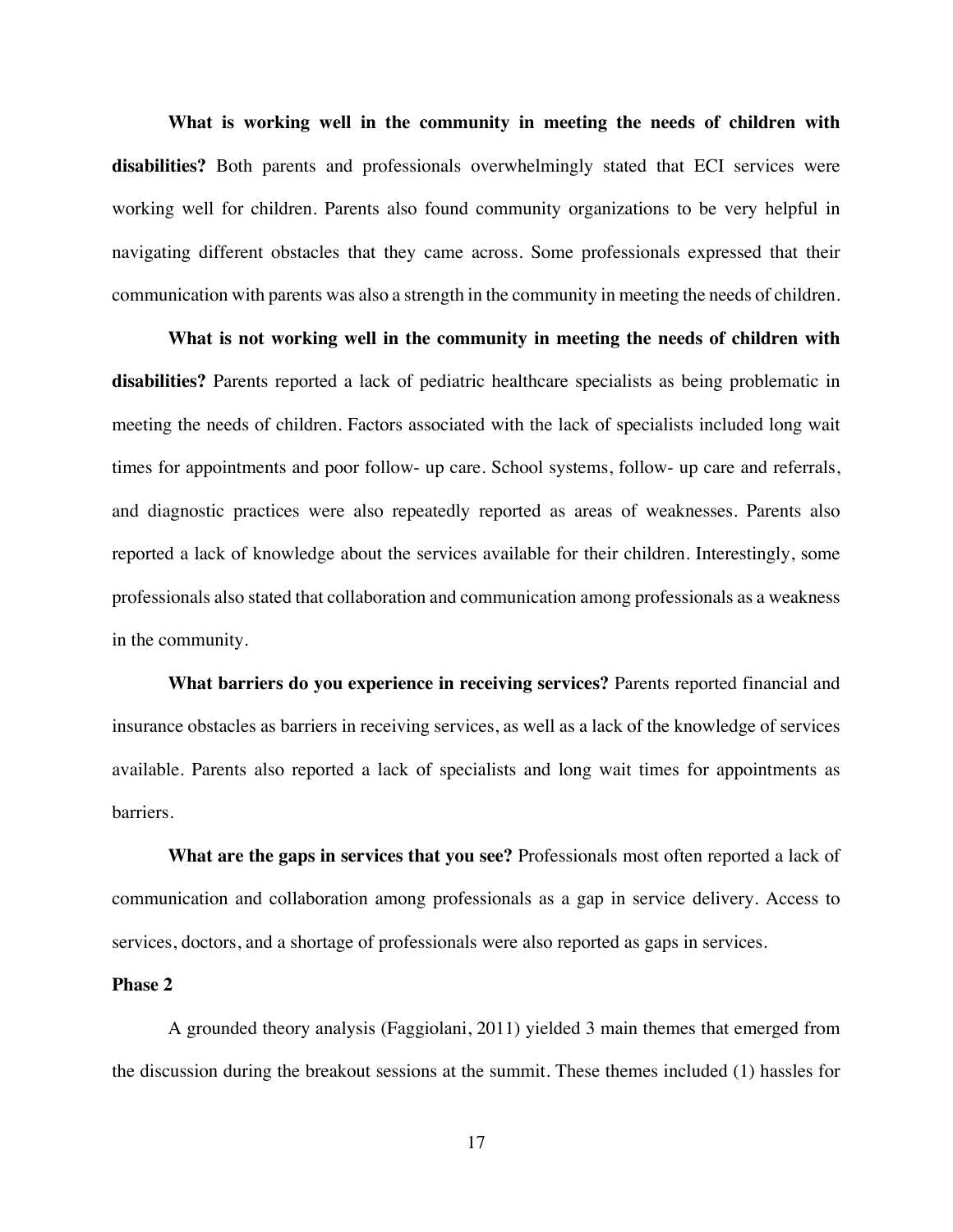parents, (2) a lack of understanding/ empathy, and (3) a shortage of professionals. Within each of the main themes, several subthemes also emerged. Since the sessions were not videotaped, there was no possible way to know for certain which participants were professionals and which were parents when transcribing and analyzing the data. However, many times it could be inferred based on the content of the conversation. Each topic, along with illustrative quotes that better describe the nature of the barrier are provided in Table 5.

**Hassles for parents.** Participants reported several obstacles they face when obtaining services for children with disabilities. Among these, the two main subthemes that reoccurred were the lack of coordination and collaboration among professionals and a lack of guidance.

*Lack of coordination and collaboration among professionals.* Within this subtheme, both parents and professionals reported a lack of communication as a barrier in receiving an initial diagnosis and services. Parents often felt that it was difficult to obtain a referral for services that their child needed or for a doctor they needed to see. Participants also stated that there is often a lack of coordination between professionals that lead to the child missing out on services. For example, one parent made the following statement, "If I take my child to one specialist and he says one thing, the second specialist I see will refuse to treat my child if I comply with what the first specialist says." Another parent stated that doctors often do not speak to each other, and "rely on the parents to relay information." Parents and professionals discussed the importance of a case manager for these children. As one parent described, "Someone who is not necessarily providing the service that the child needs… but someone who is overseeing how that child accesses those services. Have they fallen out of the appointment schedule? Maybe the family has moved. Maybe they know they can still get services, and a case manager is going to be that one who is going to reach out to find that family and help them get reconnected to the services they need."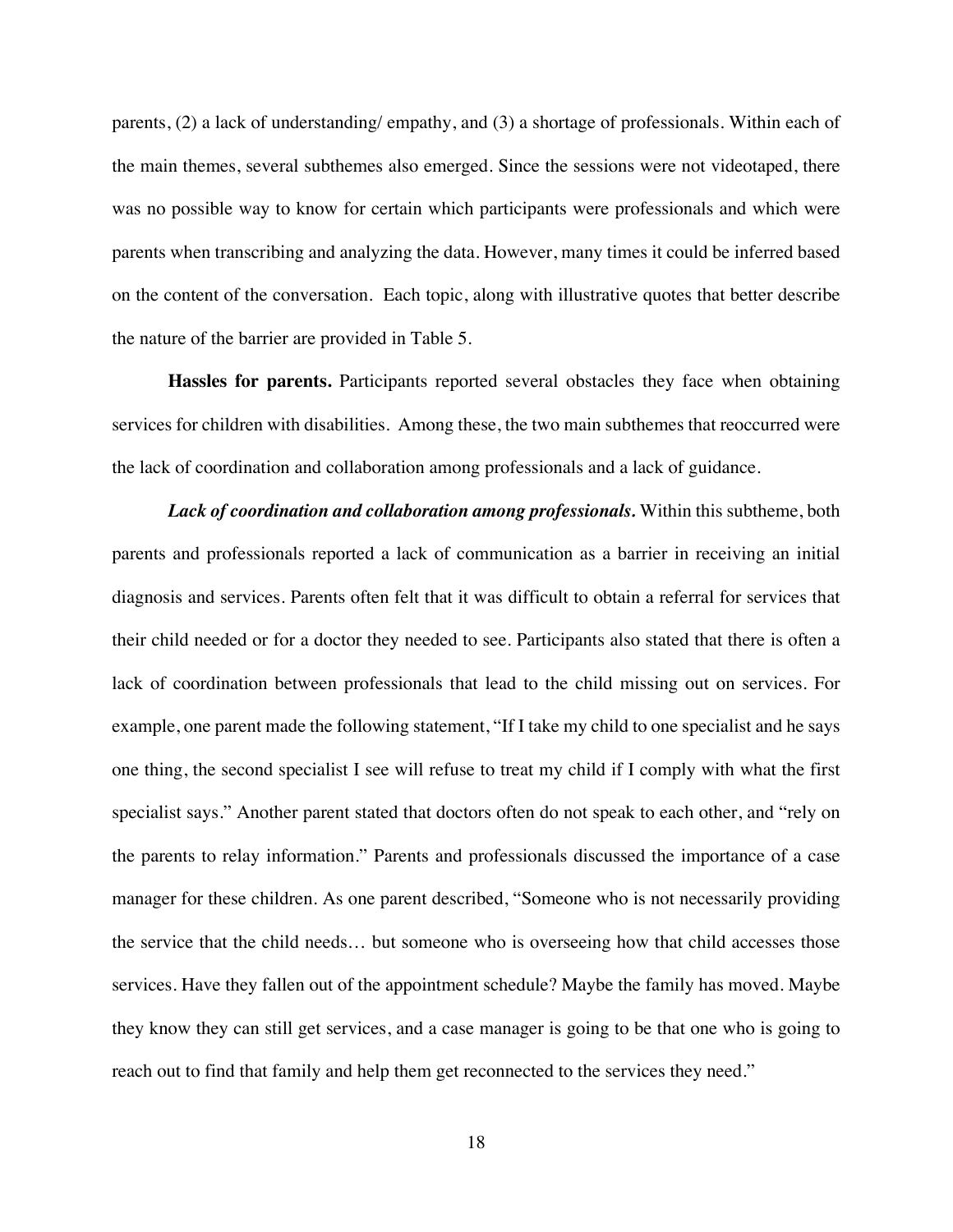*Lack of guidance*. The second subtheme under hassles for parents was a lack of guidance from professionals to parents. Parents reported that navigating the healthcare system is no easy feat, and healthcare providers seldom take measures to help parents take the next steps. For example, one parent reported, "When you're diagnosed, that's it. They give you a little paper, tell you good luck, and that's it." Many parents discussed how they were not aware of the services available for their children, and only found out about them through other parents who had already gone through the process. Although participants reported a lack of guidance, they also discussed the benefits of community organizations and non- profit agencies. Many participants discussed how Paso del Norte Children's Development Center was immensely helpful in finding resources for their children.

**Lack of understanding and empathy.** The second main theme that was discussed at the summit was a lack of understanding and empathy from professionals, as well as the community. Parents often felt that the doctors who were seeing their children were often disconnected personally, and did not make an effort to form a personal relationship with their child. Participants also discussed the public's lack of awareness of different disabilities. Parents discussed different hardships that arise in raising a child with a disability, such as getting disapproving looks from onlookers when their child is throwing a tantrum in a public setting. Many times these tantrums are due to sensory overload, and parents expressed they would appreciate a helping hand when these events took place.

**Shortage of professionals.** The most discussed barrier in the diagnostic process for children at the summit was the shortage of professionals in our community. Participants discussed two potential solutions for alleviating this issue.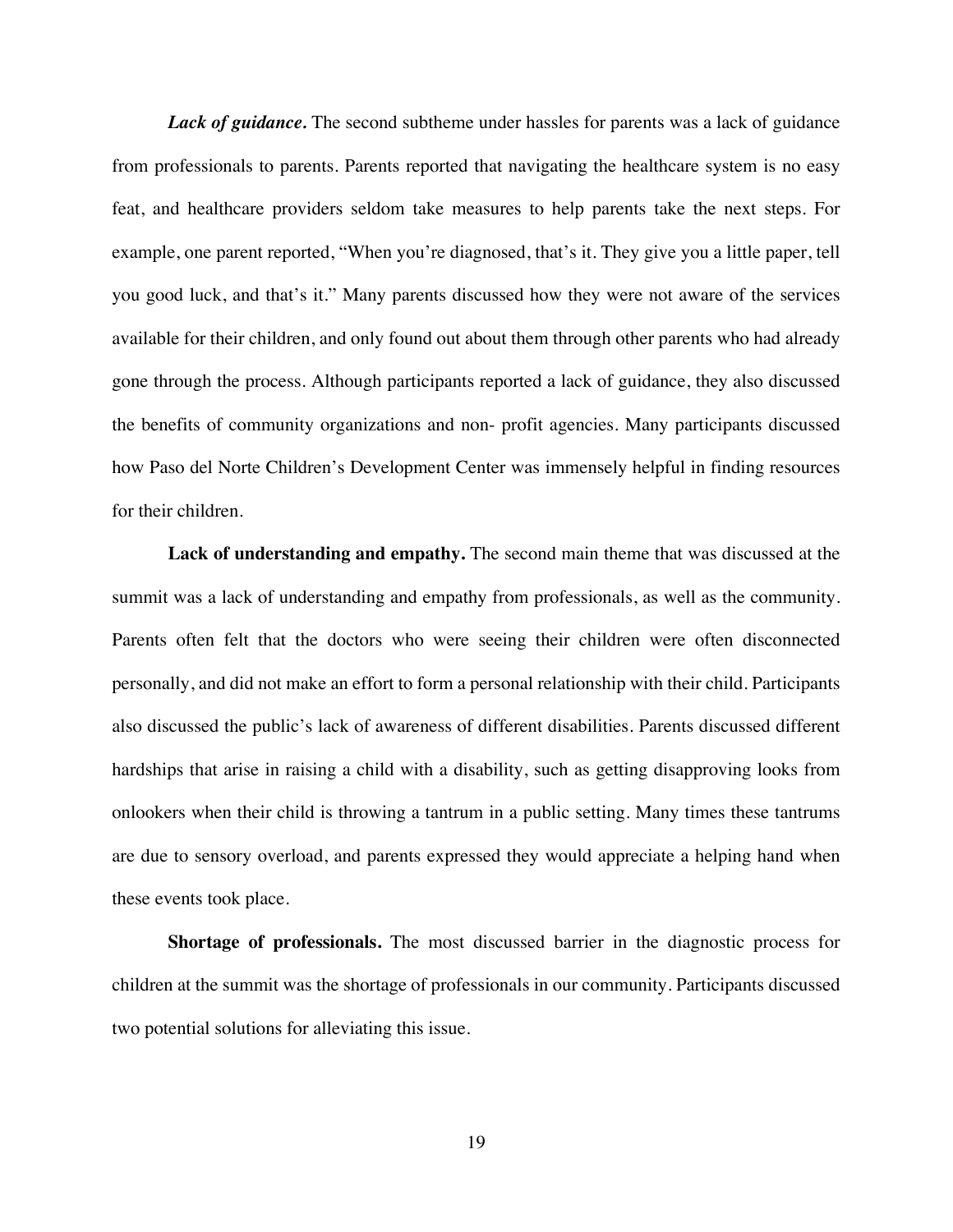*Personnel Training.* Many participants discussed that training more people in the signs and symptoms of developmental disabilities would greatly facilitate reaching a diagnosis for these children. Wait times for appointments with a specialist are often months long in our community. Therefore, parents discussed the benefits of having more personnel trained to pick up on signs and symptoms of disabilities. The sooner the child is identified as possibly having a disability, the sooner the parents can set up an appointment and ultimately reach a diagnosis. People such as teachers and day care providers are ideal candidates for this type of training.

*University Curriculum.* Many parents expressed that proper training for service delivery in pediatrics begins with the curriculum at universities. Parents felt like graduate students in professional programs, such as speech- language pathology, occupational therapy, and physical therapy, do not obtain enough clinical experience with children with disabilities throughout their coursework. Parents also felt that professionals such as nurses and teachers should also receive additional training in how to provide quality healthcare for children with disabilities. If everyone who is involved for caring for these children had a better understanding of disabilities, not only would the child benefit immensely, but also the families.

#### **Table 5**

| Theme |    |                            |    |              |       | Illustrative quote                                                                                                                                                                                                                                                                                                                          |
|-------|----|----------------------------|----|--------------|-------|---------------------------------------------------------------------------------------------------------------------------------------------------------------------------------------------------------------------------------------------------------------------------------------------------------------------------------------------|
| 1.    |    | <b>Hassles for parents</b> |    |              |       |                                                                                                                                                                                                                                                                                                                                             |
|       | a) | Lack<br>professionals      | of | coordination | among | "With my daughter, I think it's difficult because if one<br>[professional] tells me one thing and I go with [a<br>different professional] and [say] 'well, he's telling me<br>this,' this one is probably going be [different]. I mean,<br>there's been times when they're like 'if you want to do<br>what he tells you, I cannot see you." |
|       |    |                            |    |              |       | "As a mom and as a professional families call me and<br>[say] 'you told me to come here but this one's not<br>working with me because I'm doing this"                                                                                                                                                                                       |
|       | b) | Lack of guidance           |    |              |       | "When you're diagnosed, that's it. They give you a little<br>paper, tell you good luck, and that's it."                                                                                                                                                                                                                                     |

*Issues in the diagnostic process for children with disabilities*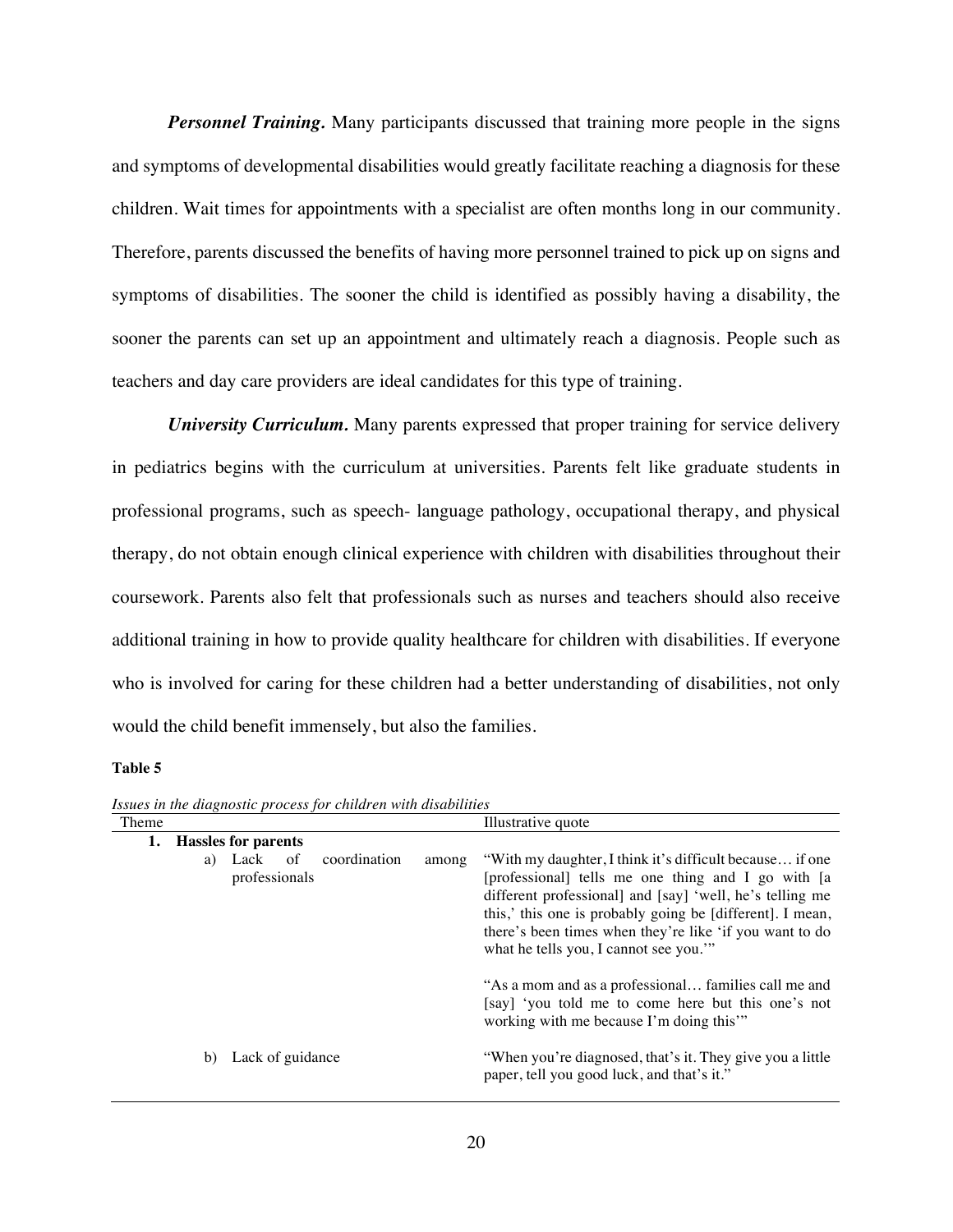"Our son was 11 months when he got [injured], and we were so focused on the trauma of what happened to him. Nobody came to us to tell us about the [services available]."

**2. Lack of understanding/ empathy** "I need somebody that understands me as a parent. And as a parent with a child with a disability, as it is, when we're out into society, they treat him bad as it is. So we want somebody to be compassionate, we want someone to be understanding, we want somebody to say "ok, I may not know what it is to be a parent with a child with a disability but I feel your need, your needs, I feel your pain, I feel… you see?"

> "One of the things we've struggled with was the daycare we were leaving her at. Within one week, they wanted to get rid of her, and we didn't even know she had autism at that point. But they were just like, "no, your child needs to be somewhere else," but didn't really tell us where that somewhere else was."

#### **3. Shortage of professionals**

- a) Curriculum
- b) Training

"I think it starts at [the university]. I don't think you all get nearly enough clinical experience out there."

"What if there was better training for all pediatricians? maybe a summit that could provide at least some basics. It wouldn't be at the level of specialist, but at least get them a little more up to speed, because from what I hear from parents, even the basics are often not there. You were saying they aren't screening for the social and behavior things... I've been reading about places where they're using paraprofessionals or social workers in clinics to do some of that screening in the pediatrics office so that the kids are getting screened when they come through their well child checkups."

"Toda la gente que está en contacto con nuestros hijos conozcan también de los signos que hay de cómo pueden darles cuenta si está teniendo un problema, si está desarrollando algo que no es normal de la edad, que no es normal de su etapa de vida."

(translated from Spanish)

*"All of the people who are in contact with our children should be familiar with the red flags so that they can tell parents when there is something to be concerned about, if something is not normal for their stage of development or age."*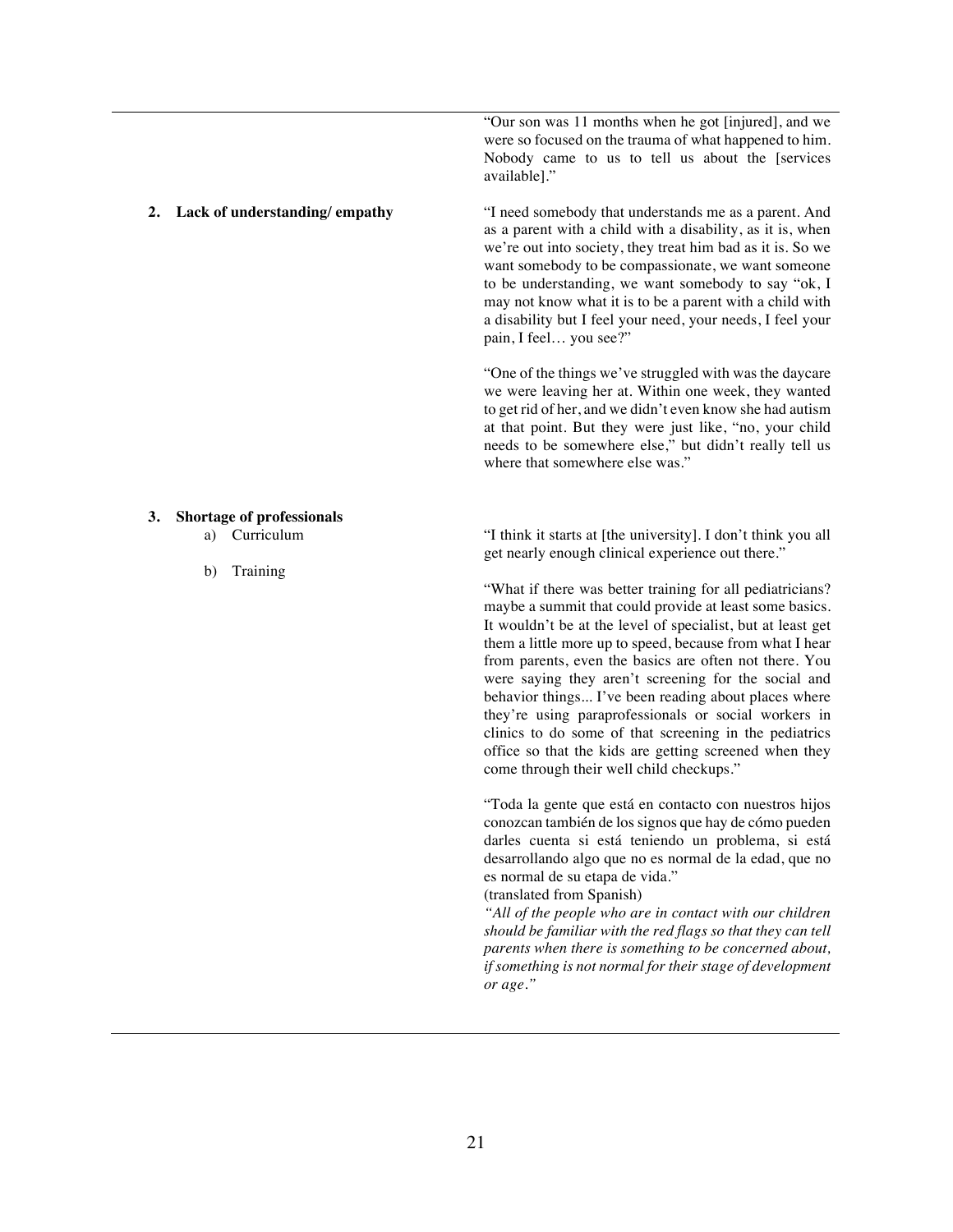#### **Discussion**

Research has found that the prevalence of developmental disabilities in the United States has increased, affecting about one in every six children. For this reason, it is important that healthcare providers are screening children for developmental delays and disabilities, and making appropriate referrals when necessary. These first steps are crucial in reaching a diagnosis as early as possible. However, there is great variability in screening and referral practices. Discrepancies in these practices ultimately lead to delayed identification of developmental disabilities in children. Many studies have identified inadequate referral practices as a barrier in receiving an initial diagnosis, as well as subsequent intervention services. There is also ample evidence that suggests that minority children and children who come from low socioeconomic homes are identified with developmental disabilities at a later age, receive fewer services, and have more needs that go unmet (Magaña et al, 2013; Mandell et al, 2009).

El Paso, Texas and the surrounding area has a higher concentration of minorities and individuals living below the poverty level when compared to the U.S. as a whole. It is also a medically underserved area. For this reason, along with others previously mentioned, children with disabilities in the El Paso region may be at a high risk of not getting identified early enough and are missing out on valuable services.

The purpose of the present study was to evaluate how parents and pediatric healthcare providers view screening, referral, and diagnostic practices in El Paso. Specifically, this study aimed to determine the key themes that emerged when parents and professionals discussed these practices, as well as whether there are differences between how parents and professionals view these practices in the region.

#### **Themes**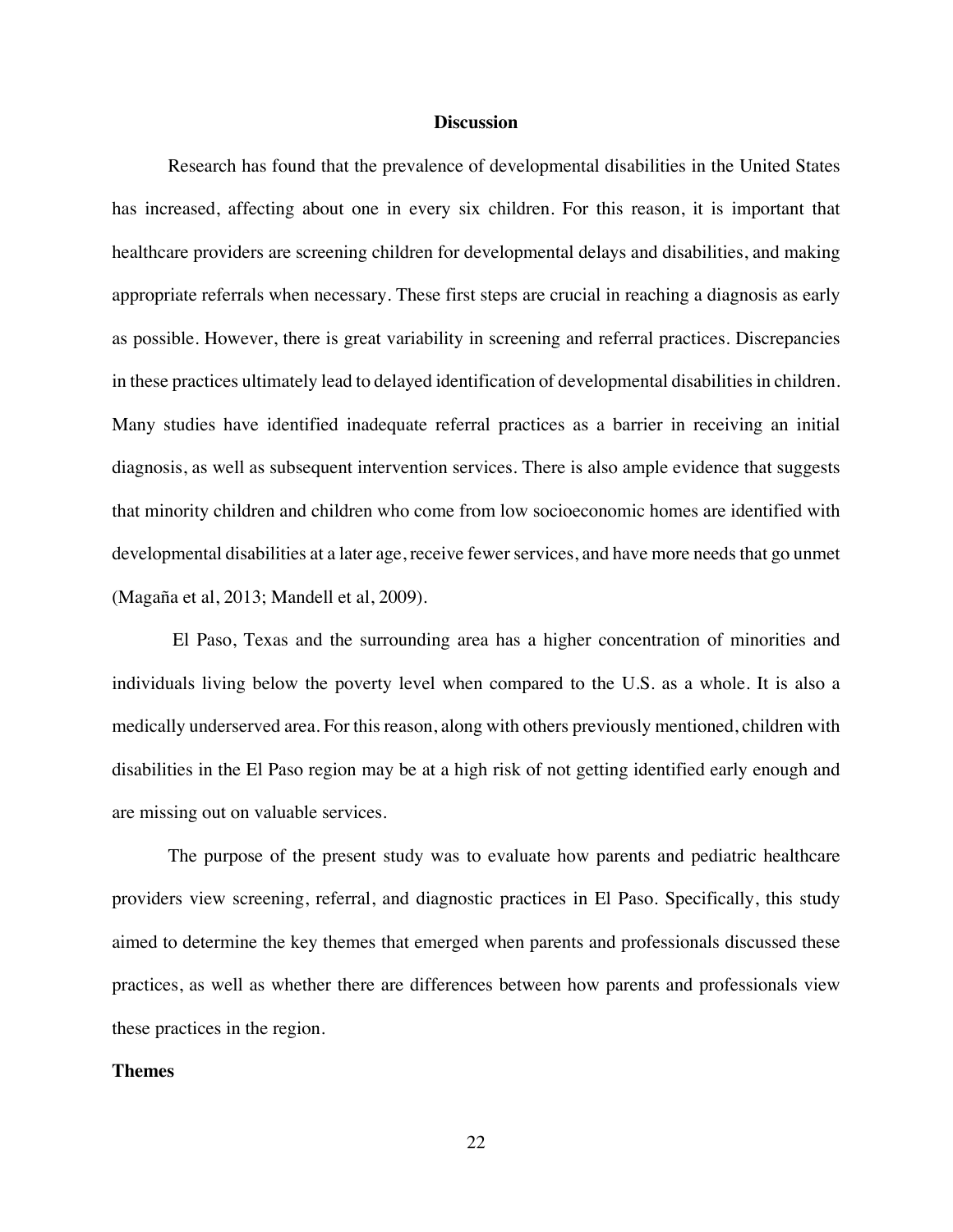The first research question aimed to determine what key themes arose when parents and professionals discussed the screening, referral, and diagnostic practices for children in El Paso. Using qualitative analysis, several themes were identified. These included (1) hassles for parents, (2) lack of understanding/ empathy and (3) shortage of professionals. Participants also identified follow up care/ referrals as an area of weakness in El Paso, and expressed the need for a case manager for children so that they do not fall through the cracks and get left behind.

The first over-arching theme that was identified entailed hassles for parents. These included a lack of coordination among pediatric healthcare professionals, as well as a lack of guidance after the initial diagnosis. These findings are similar to findings of Young  $\&$  Rabiner (2015), who identified the importance of strengthening relationships between pediatric healthcare providers and parents as a crucial step in eliminating barriers to accessing services for children with disabilities.

A lack of understanding and empathy from healthcare professionals was the second major theme that was discussed. Parents felt as if both healthcare providers and the general public did not express as much empathy as they would hope people would. Professionals expressed a similar concern, expressing that the public, in general, was not aware of many disabilities. More community education and awareness is needed so that children with disabilities and their families can be better understood.

The final overarching theme was concerned with a shortage of professionals in our community. With El Paso traditionally being a medically underserved community, it was not surprising that many participants voiced concerns that the community has a huge shortage of specialists that can meet the needs of children. To alleviate the issues that arise from the shortage of professionals in the area, parents felt that more people that are in contact with children should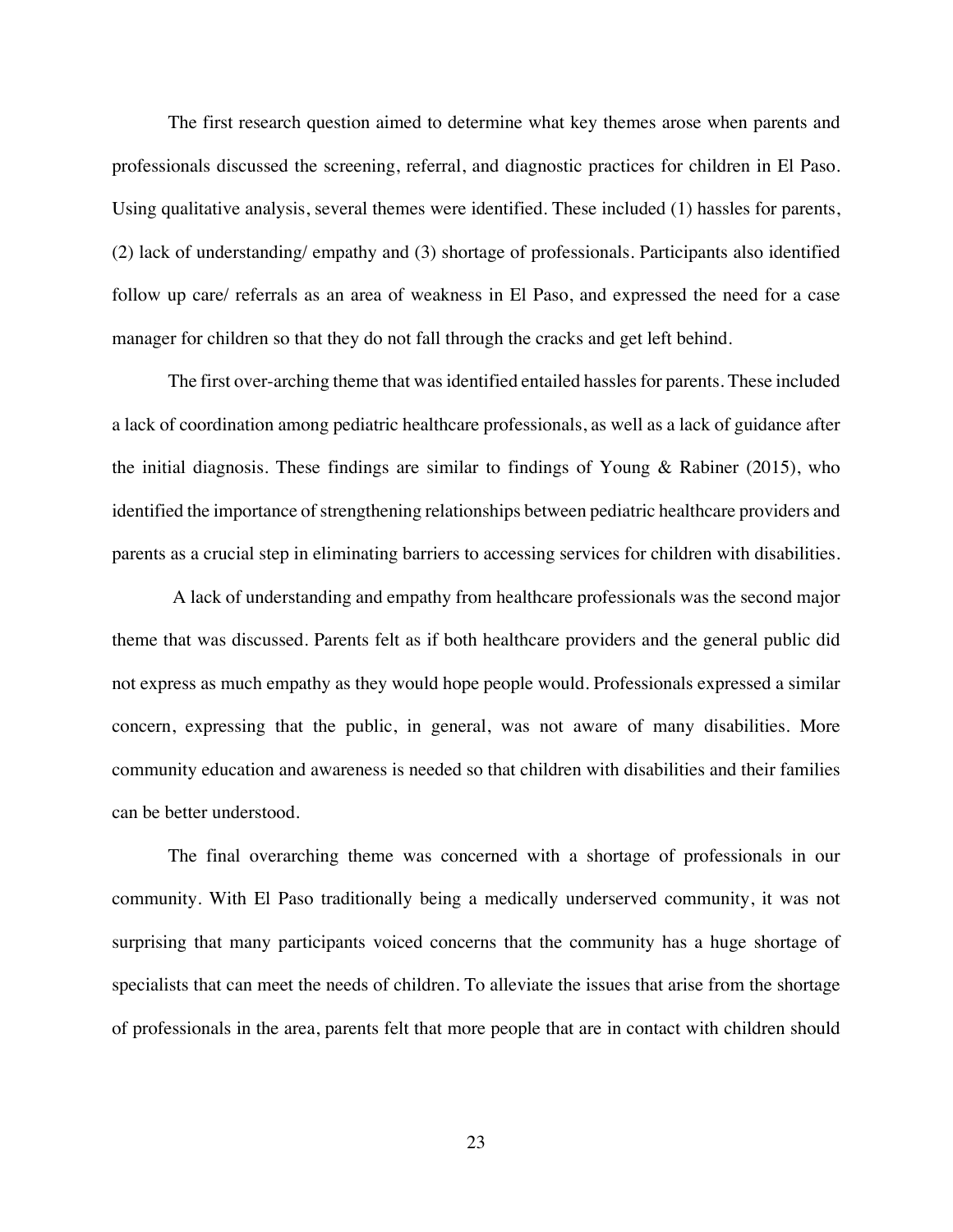be familiar with developmental milestones and red flags so that these children can be identified as early as possible.

#### **Parents and Professionals**

The second research question aimed to determine whether parents and professionals view screening, diagnostic, and referral practices differently. Overall, parents rated the effectiveness of all three practices lower than professionals, with the difference between referral and diagnostic practices reaching statistical significance. It is possible that the discrepancy between how parents and professionals view screening, referral, and diagnostic practices can be attributed to a lack of communication between healthcare professionals, as well as a lack of communication between parents and professionals. This argument is concurrent with existing literature that has found that there is often times a lack of coordination and communication among healthcare professionals who work with children with developmental disabilities (Macy et al., 2014). This lack of coordination is often the reason that children with developmental disabilities are not identified as early as they should be.

Another possible explanation for the discrepancy in these ratings could be the fact that there were far fewer pediatricians and nurses who completed the survey than parents. Pediatricians and nurses have been identified as the primary personnel who conduct developmental screenings (Crais et al., 2014). The overwhelming number of parent participants compared to pediatricians and nurses could have masked the views of the pediatricians and nurses. Pediatricians in the El Paso area have also reported that they use both standardized global developmental screenings and autism screenings on all children by at least 18 months of age and refer to ECI services when a child fails an initial developmental screening (Gonzalez et al., 2015). Crais et al. (2014) also identified that pediatric healthcare providers often times feel overwhelmed by large caseloads.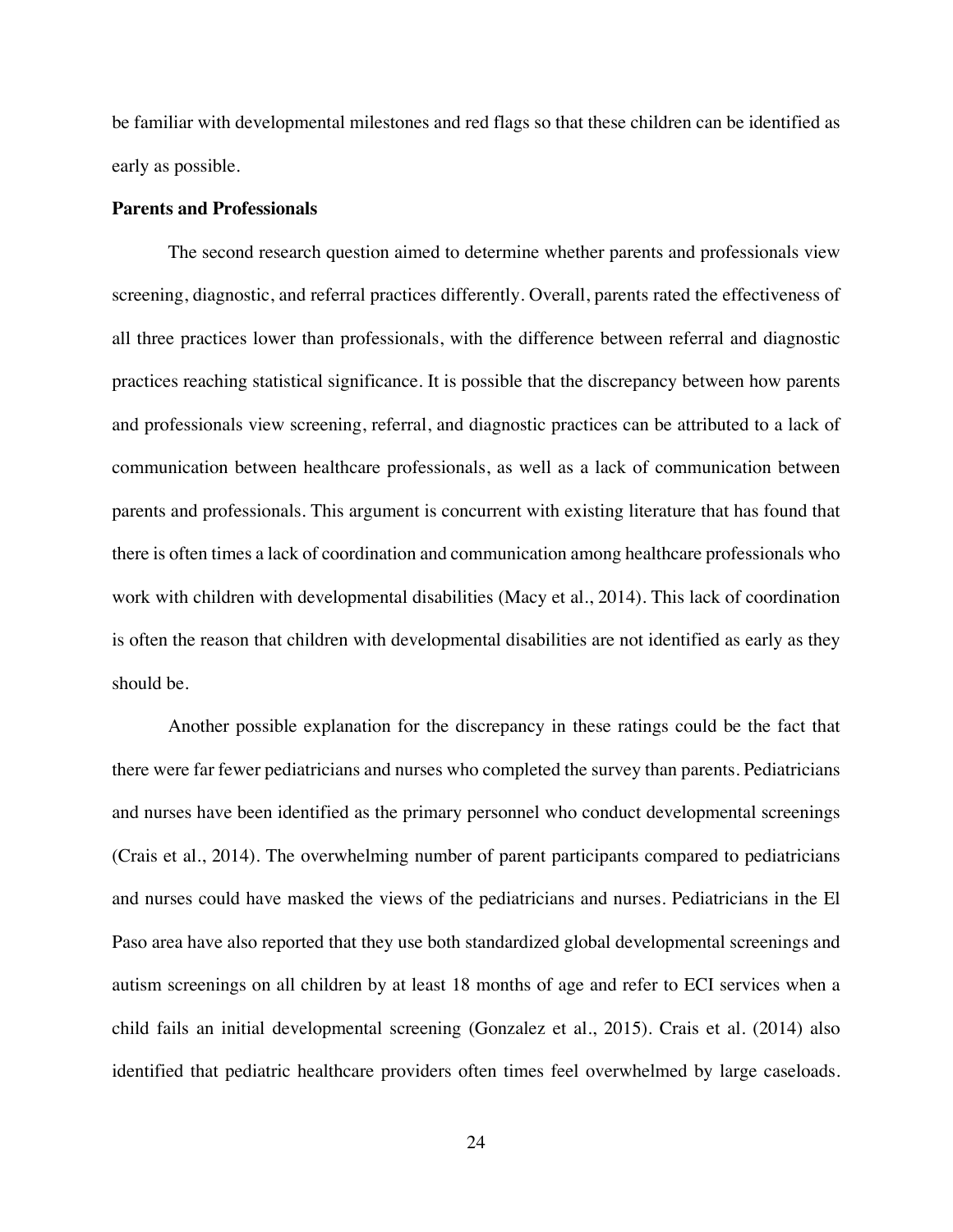Pediatricians in El Paso might have much larger caseloads when compared to other communities due to the fact that there are fewer pediatricians to serve the community. While pediatric healthcare professionals with limited time and large caseloads strive to be as efficient and effective, parents of children with disabilities may perceive their practices as ineffective. Future studies should aim to identify factors that may contribute to the discrepancy in how parents and professionals perceive the effectiveness of screening, referral, and diagnostic practices.

An interesting point to note is that minority status or language spoken was not once mentioned by any participant as a barrier in reaching a diagnosis or receiving services, a contradicting finding to current research (Parish et al, 2012). This could be due to the fact that the overwhelming majority of El Paso is made up of Hispanics, many of whom speak both English and Spanish. People in this border community might not experience differences between minority groups as much as people living in other communities in the United States. Traditionally, research has shown that Hispanic parents are less likely to voice their concerns regarding their children's development and are more likely to view healthcare providers as authoritative figures whose opinions should not be questioned (Magaña et al., 2013). However, parent's concerns about their child's development has been shown to be an effective screening tool in children with developmental disabilities (Glascoe, 1997). Future studies should aim to create potential strategies to improve the communication between pediatric healthcare providers and parents, specifically with culturally and linguistically diverse populations.

#### **Room for Growth**

It should be noted that while there were differences in how parents and professionals rated these practices differently, there is much room for improvement in all areas that were surveyed. Ratings ranged from 2.91- 3.60 out of 5, which translate to about a "neutral" view of these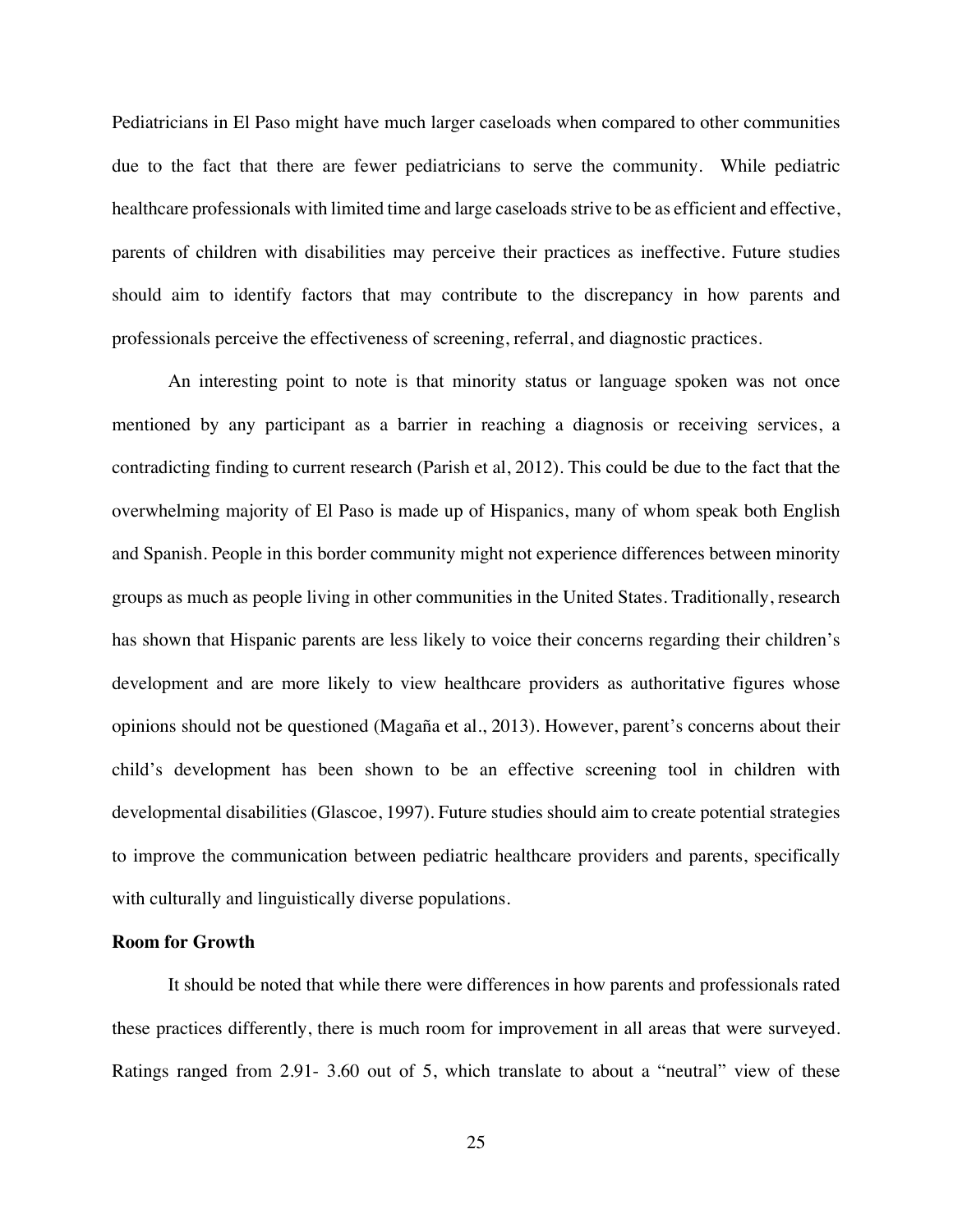practices. The medical community in El Paso clearly has some work to do in order to improve the way that both parent and professionals view screening, referral, and diagnostic practices for children with disabilities.

#### **Limitations**

There are limitations to the present study that should be addressed. The sample in both phases of this study raises the question of whether the participants in this study were truly representative of the population. There were also considerable differences in the variety of professionals who work with children with disabilities. There were considerably more social workers and special education teachers who participated in phase 1 of the study than any other profession. Results of phase 1 may be biased toward the views of these professions. During phase 2, there were more parents and individuals with disabilities than professionals. This may have influenced the way in which screening, referral, and diagnostic practices were discussed, limiting the viewpoint to only that of the parents.

A final limitation is that of a sampling bias. Many of the parents involved in this study were parents that were already active participants in the community and advocates for children with disabilities. It is possible that there are a vast number of parents of children with disabilities who have been overwhelmed with information and who did not participate in the study. Despite these limitations, future researchers should use the findings of the current study to further analyze factors that affect how individuals in the community view screening and referral practices. Solutions to improve these practices in El Paso should also be explored.

#### **Future Directions**

The environmental scan that was conducted in this study is only the first step in improving healthcare services for children in our community. Future research should aim to analyze specific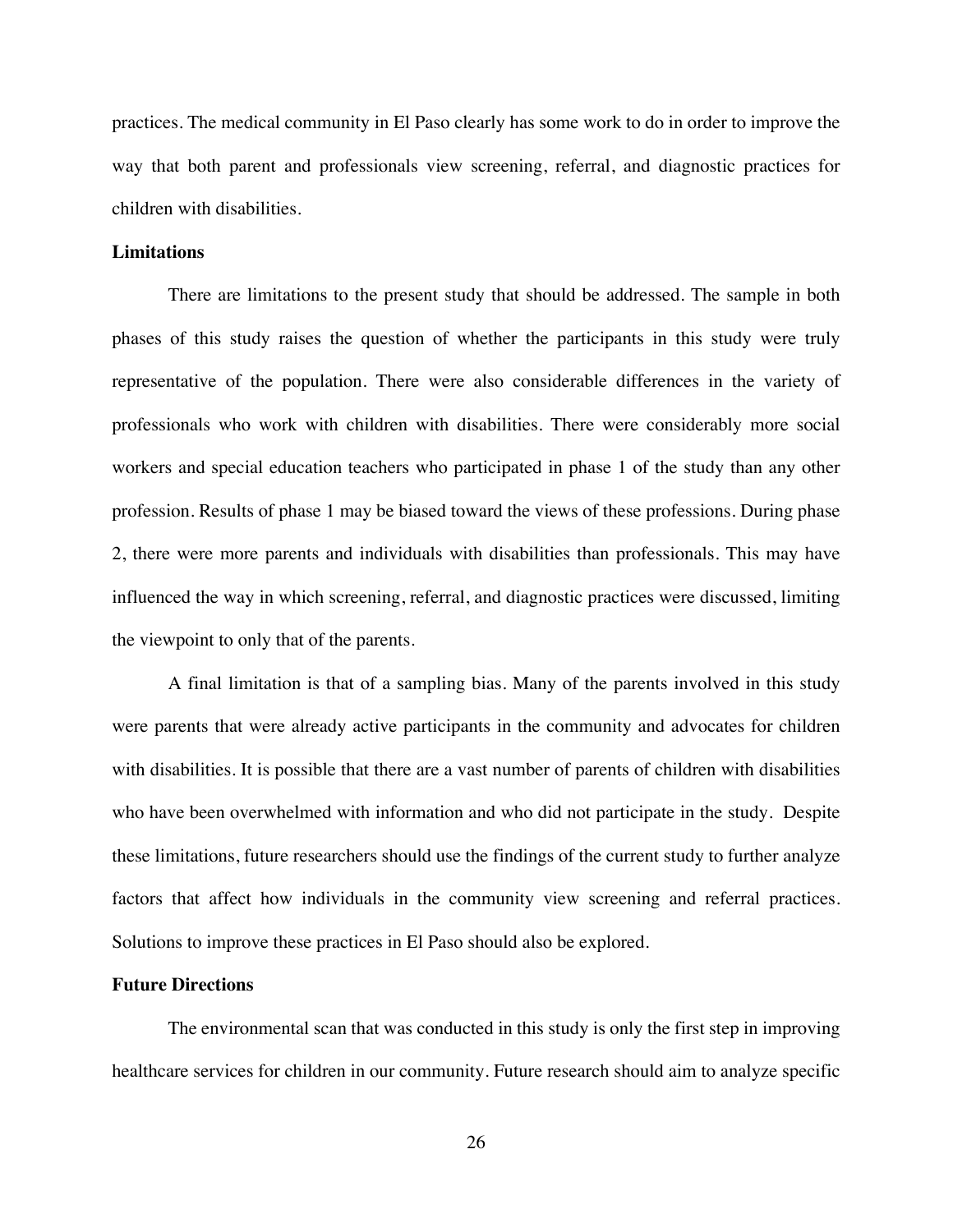barriers to healthcare in our community and ways in which they can be minimized in order for healthcare services to be more accessible for all children with disabilities and their families.

Following this study, members of the CAPHSR team created both an executive summary and a policy brief using results from the study to give to various members of the community. Both documents are intended to spread awareness of the challenges that parents face when accessing healthcare services for their children with special needs, as well as to give specific recommendations as to how these challenges can be minimized. The executive summary should be used by other professionals to guide future research in our community and to write grants proposals to fund this research. The policy brief is a document that was created for legislators and policy makers in our community to use as a tool in guiding policy making to improve healthcare in our community. Specific recommendations for our community that address these challenges include creating long- term incentives to increase retention of pediatric specialists in El Paso, increasing insurance coverage for all services for children with disabilities in both private and managed care programs, and increase collaboration among stakeholders to consolidate medical and/ or therapeutic resources to one location. With the help from various stakeholders and policy makers in our community, we can make these recommendations a reality to improve our healthcare services.

#### **Conclusion**

Results of this 2- phase study provide a unique look at the state of screening, referral, and diagnostic practices for children with disabilities in the El Paso region. The collaborative effort of community and academic partners in the development of the methods of this study allowed for researchers to obtain a comprehensive overview of how different people in the community perceived the effectiveness of screening and referral practices. Results of this study yielded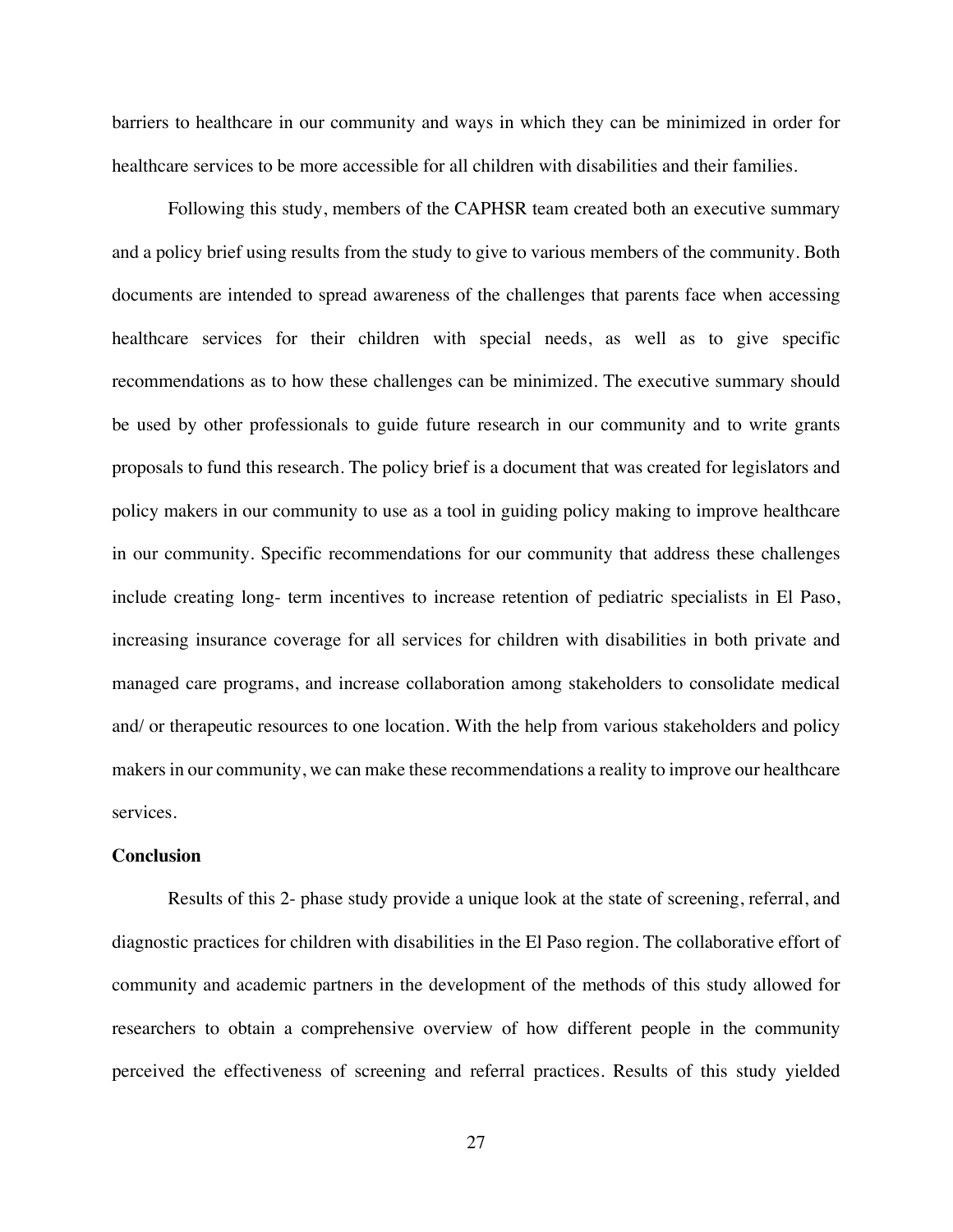findings that were unique to the target community, which is comparable to outcomes of other environmental scans (Naumann, 2013; Peacock & Lin, 2012). Both pediatric healthcare providers and parents were able to come together to discuss areas of concern and were able to identify weaknesses in screening, referral, and diagnostic practices. Potential solutions to improve these practices were also discussed.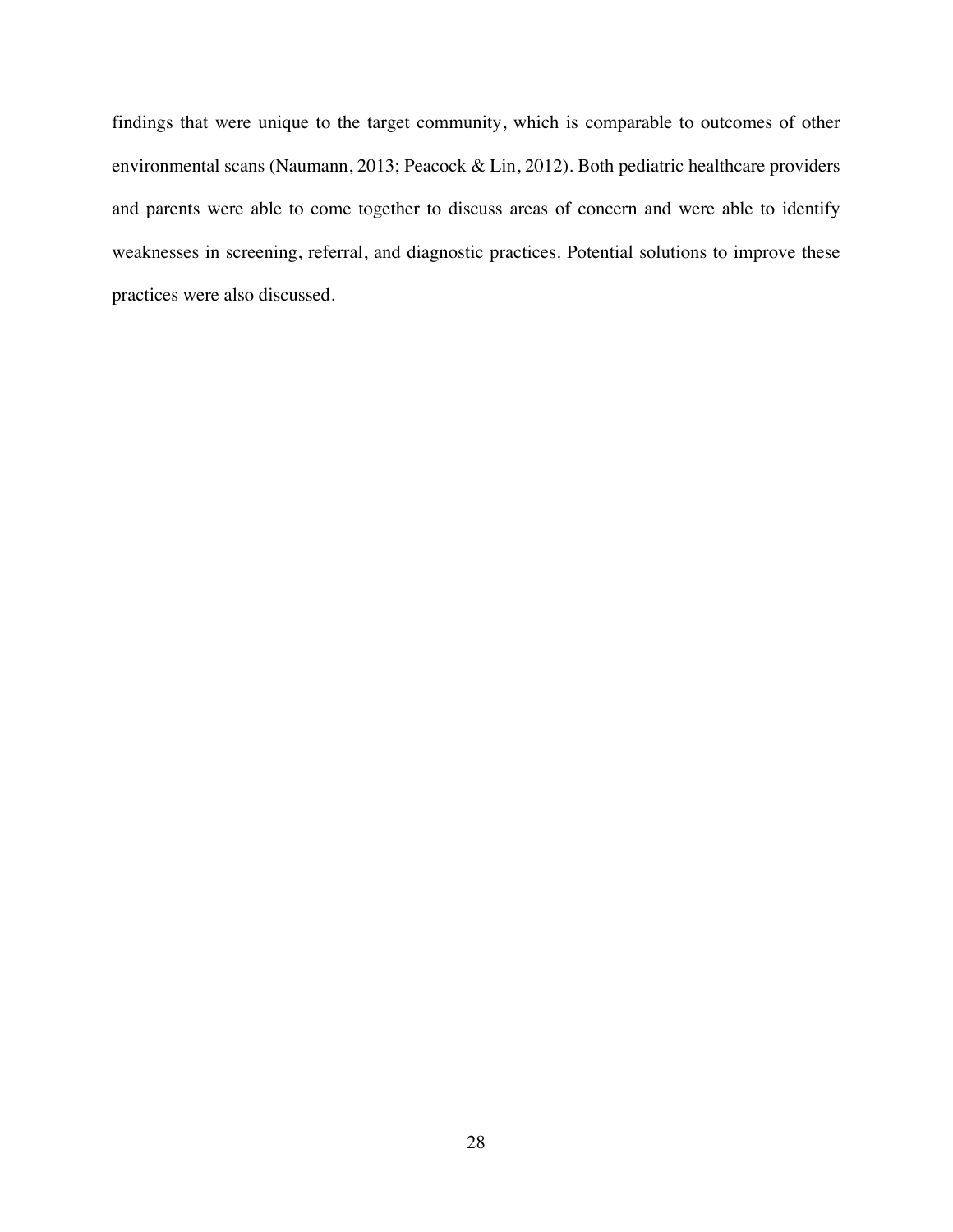#### **References**

- Boyle, C. A., Boulet, S., Schieve, L. A., Cohen, R. A., Blumberg, S. J., Yeargin- Allsopp, M., Visser, S., & Kogan, M. D. (2011). Trends in the prevalence of developmental disabilities in US children, 1997- 2008. *Pediatrics 126*(6), 1034- 1042. doi:10.1542/peds.2010- 2989
- Bright Futures Steering Committee, & Medical Home Initiatives for Children with Special Needs Project Advisory Committee. (2006). Identifying infants and young children with developmental disorders in the medical home: An algorithm for developmental surveillance and screening. *Pediatrics*, *118*(1), 405-420. doi:10.1542/peds.2006-1231
- Crais, E., McComish, C., Humphreys, B., Watson, L., Baranek, G., Reznick, J., & Earls, M. (2014). Pediatric Healthcare Professionals' Views on Autism Spectrum Disorder Screening at 12-18 Months. *Journal Of Autism & Developmental Disorders*, *44*(9), 2311- 2328. Doi:10.1007/s10803-014-2101-2
- Center for Disease Control and Prevention: Developmental disabilities (2015). Retrieved from http://www.cdc.gov/ncbddd/developmentaldisabilities/facts.html on October 3, 2015.
- Dawson, G., Rogers, S., Munson, J., Smith, M., Winter, J., Greenson, J., et al. (2010). Randomized, controlled trail of an intervention for toddlers with autism: The early start Denver model. *Pediatrics, 125*(1), 17- 23. doi:10.1542/peds.2009-0958
	- Dearlove, J., & Kearney, D. (1990). How good is general practice developmental screening? *British Medical Journal, 300*(6733), 1177- 1180.

Eikseth, S. (2009). Outcome of comprehensive psycho- educational interventions for young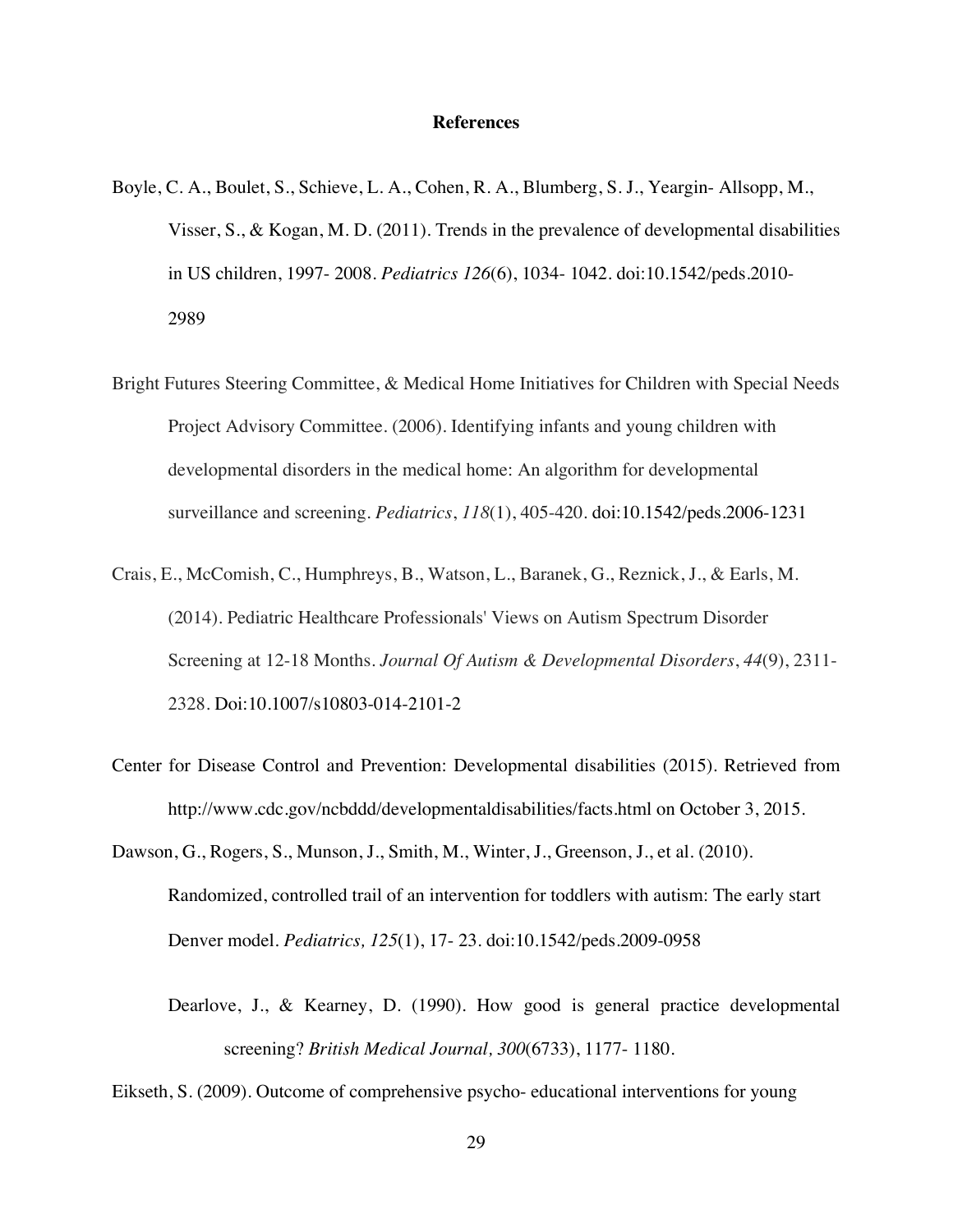children with autism. *Research in Developmental Disabilities 30,* 158- 178. doi:10.1016/j.ridd.2008.02.003

- El Paso Children's Hospital/ History (2015). Retrieved from http://elpasochildrens.org/about/history on September 30, 2015.
- Fischer, V.J., Morris, J., & Martines, J. (2014). Developmental screening tools: Feasibility of use at primary healthcare level in low- and middle- income settings. *Journal of Health and Population Nutrition, 32*(2), 314- 326.
- Flicker, S., Gura, A., Larkin, J., Flynn, S., Fridkin, A., Travers, R. Pole, J.D., & Layne, C. (2010). Survey design from the group up: Collaboratively creating the Toronto teen survey. *Health Promotion and Practices, 11*(1), 112-122. doi: 10.1177/1524839907309868
- Forman, J., & Damschroder, L. (2008). Qualitative content analysis. *Empirical Research for Bioethics: A Primer. Oxford, UK: Elsevier Publishing*, 39-62.
- Glascoe, F.P. (1997). Parents; concerns about children's development: Prescreening technique or screening test? *Pediatrics, 99* (4) 522- 528. doi: 10.1542/peds.99.4.522
- Gonzalez, E. C., Summers, C., Mueller, V., Hernandez, A., Gil-Lopez, G., Garcia, D. C., & Lopez, M. E. (2015). Developmental Surveillance and Referral in a Traditionally Medically Underserved Border Community. *Maternal and child health journal*, *19*(11), 2323-2328. doi 10.1007/s10995-015-1741-y
- Graham, P., Evitts, T., & Thomas- MacLean, R. (2008) Environmental scans: How useful are they for primary care research? *Canadian Family Physician, 54,* 1022- 1023.

Grant, R. & Isakson, E. A. (2013). Regional variations in early intervention utilization for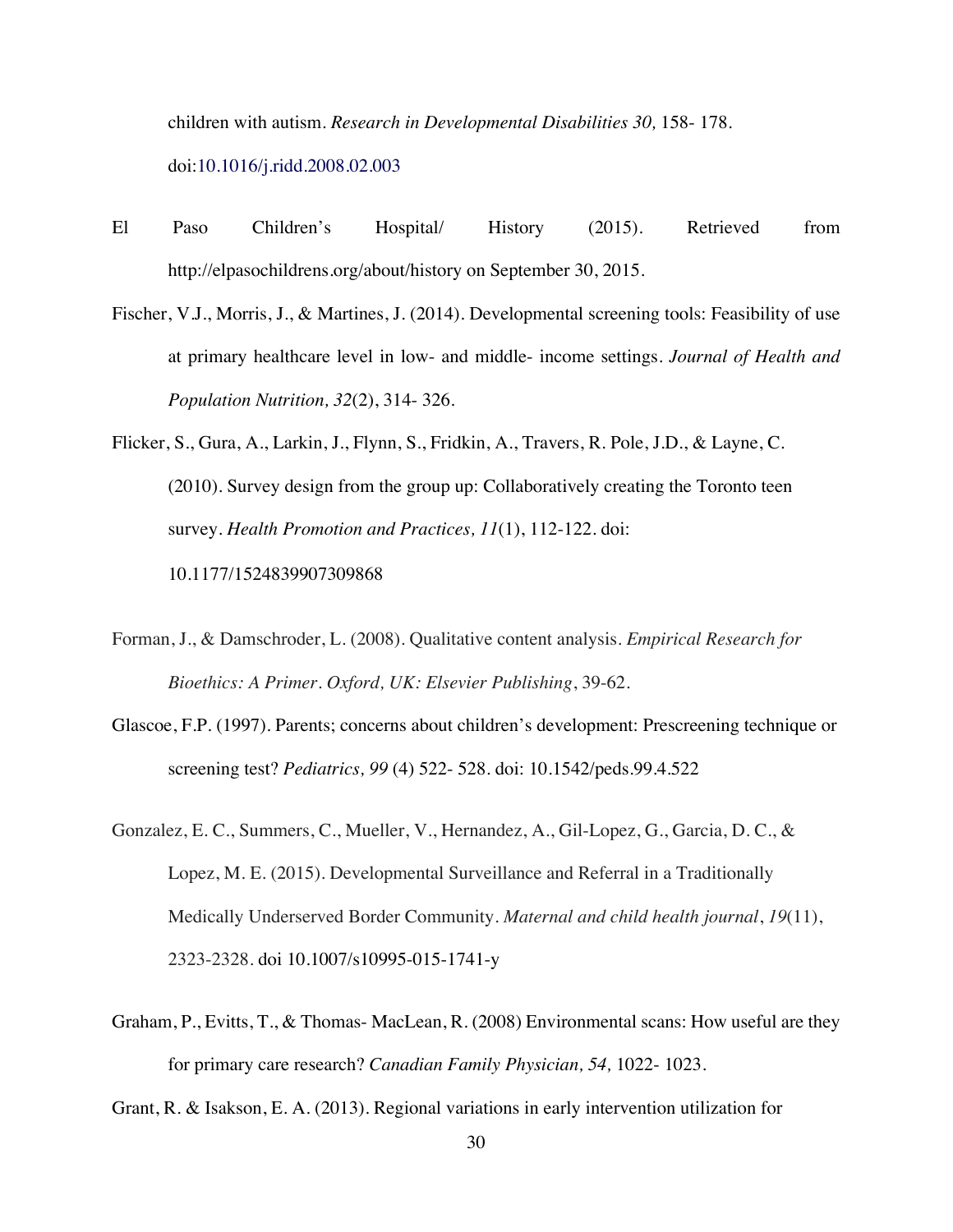children with developmental delay. *Maternal Child Health Journal, 17,* 1252- 1259. doi 10.1007/s10995-012-1119-3

- Guevara, J. P., Gerdes, M., Localio, R., Yuanshung V., H., Pinto-Martin, J., Minkovitz, C. S., & Pati, S. (2013). Effectiveness of Developmental Screening in an Urban Setting. *Pediatrics*, *131*(1), 30-37. doi: 10.1542/peds.2012-0765
- Harris, B., Barton, E. E., & Albert, C. (2014). Evaluating autism diagnostic and screening tools for cultural and linguistic responsiveness. *Journal of Autism and Developmental Disorders, 44*(6), 1275- 1287. doi 10.1007/s10803-013-1991-8
- Hegde, M. N. (2003). *Clinical research in communicative disorders: Principles and strategies*. Pro Ed.
- Heejoo, J., Schieve, L. A., Rice, C. E., Yeargin- Allsopp, M., Tian, L. H., Blumberg, S. J., Kogan, M. D., & Boyle, C. A. (2015) *Maternal Child Health Journal, 19,* 1687- 1697. doi 10.1007/s10995-015-1683-4
- Hill, J., Brooks- Gunn, J., & Waldfogel, J. (2003). Sustained effects of participation in an early intervention for low birth- weight premature infants *Developmental Psychology 39,* 739- 744. doi: 10.1037/0012-1649.39.4.730
- Johnson, E. M. (2007) Children's hospital hopes: county may allow public to vote. Retrieved from http://www.epcounty.com/judge/ChildrensHospitalHopes.htm.
- Macy, M., Marks, K., & Towel, A. (2014). Missed, misused, or mismanaged: Improving early detection systems to optimize child outcomes. *Topics in Early Childhood Special Education, 34*(2) 94- 105. DOI: 10.1177/0271121414525997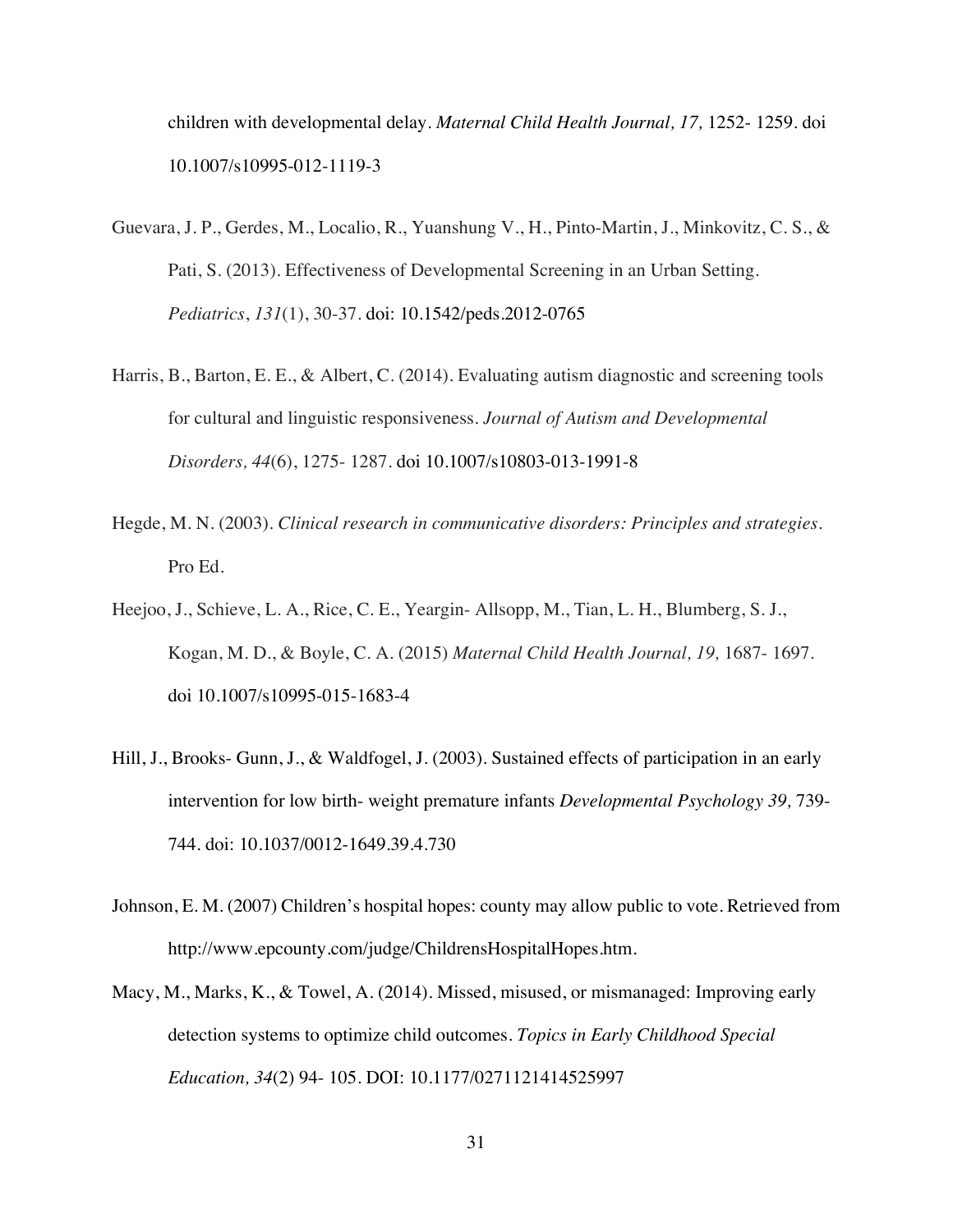- Magaña, S., Lopez, K., Aguinaga, A., & Morton, H. (2013). Access to diagnosis and treatment services among latino children with autism spectrum disorders. *Journal of Intellectual and Developmental Disabilities, 51*(3), 141- 153. doi: 10.1352/1934-9556-51.3.141
- Mandell, D. S., Wiggins, L. D., Yeargin-Allsopp, M., Carpenter, L. A., Daniels, J., Thomas, K. C., & Kirby, R. S. (2009). Racial/Ethnic Disparities in the Identification of Children with Autism Spectrum Disorders. *American Journal of Public Health*, *99*(3), 493-498. doi:10.2105/AJPH.2007.131243)
- Naumann, D. N., Reynolds, J. N., McColl, M. A., & Smith, H. D. (2013). Environmental scan of programs for Fetal Alcohol Spectrum Disorder in Eastern Ontario. *Journal on Developmental Disabilities, 19*(3). 29-50.
- Parish, S., Magana, S., Rose, R., Timberlake, M., & Swaine, J. G. (2012). Healthcare of latino children with autism and other developmental disabilities: Quality of provider interaction mediates utilization. *American Journal of Intellectual and Developmental Disabilites, 117*(4), 304- 315. doi: 10.1352/1944-7558-117.4.304
- Peacock, G. & Lin, S.C. (2012) Enhancing early identification and coordination of intervention services for young children with autism spectrum disorders: Report from the Act Early Regional Summit Project. *Disability and Health Journal 5,* 55-59. doi:10.1016/j.dhjo.2011.10.001
- Peterson, C.A., Wall, S., Jeon, H., Swanson, M.E., Carta, J.J., Luze, G.J., & Eshbaugh, E. (2013) Identification of disabilities and service receipt among preschool children living in poverty. *The Journal of Special Education, 47* 28- 40. doi: 10.1177/0022466911407073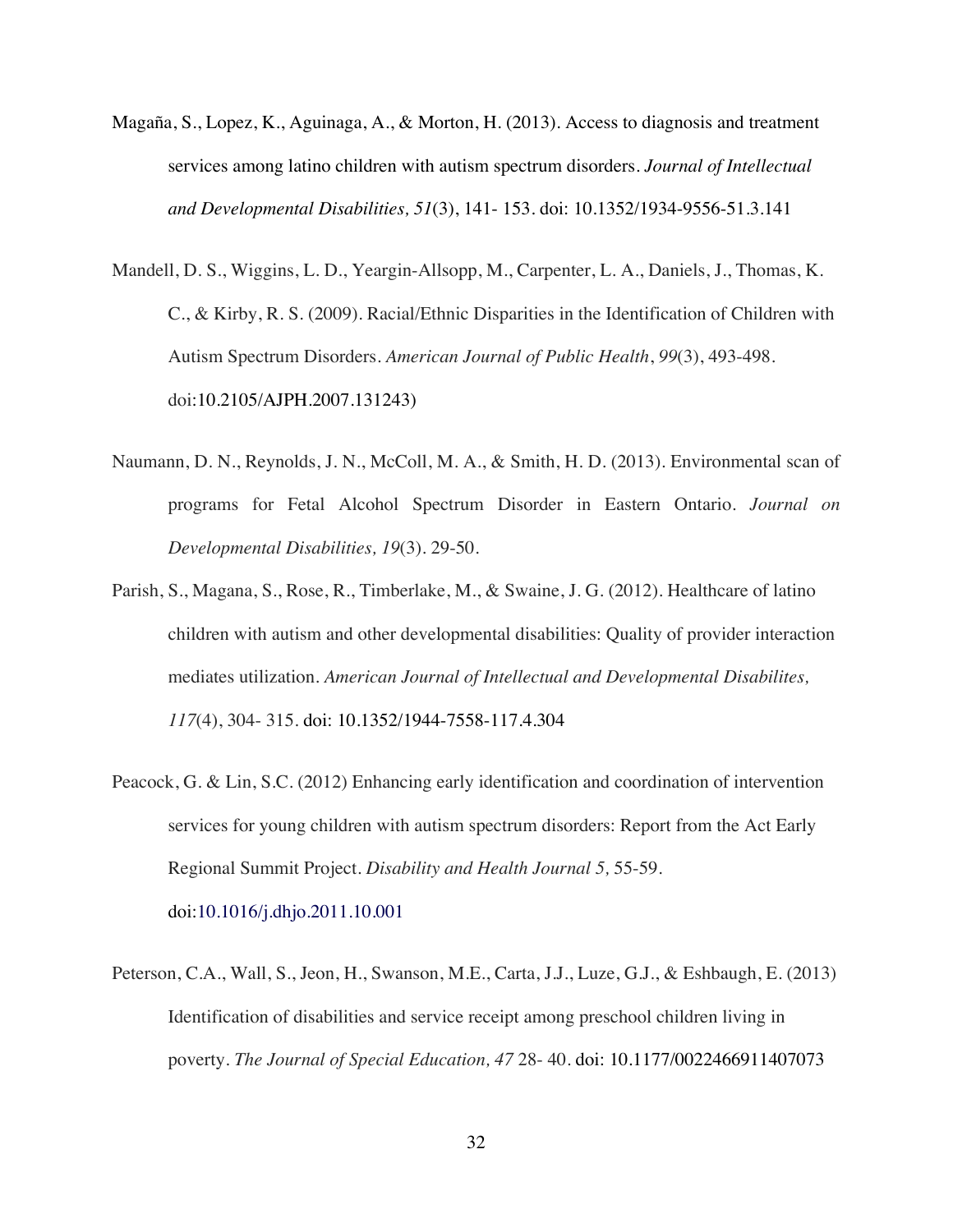Qualtrics, L. L. C. (2015). Qualtrics software.

- Reichow, B. & Wolery, M. (2008). Comprehensive synthesis of early intensive behavioral interventions for young children with autism based on the UCLA young autism project model. *Journal of Autism and Developmental Disorders 39,* 23-41. doi: 10.1007/s10803- 008-0596-0
- Remington, B., Hastings, R. P., Kovshoff, H., Degali, E. F., Jahr, E., Brown, T., et al. (2007). Early intensive behavioral intervention: Outcomes for children with autism and their parents after two years. *American Journal of Mental Retardation, 112*(6), 418- 438.
- Shevell, M. I., Majnemer, A., Rosenbaum, P., & Abrahamowicz, M. (2001). Profile of referrals for early childhood developmental delay to ambulatory subspecialty clinics. *Journal of Child Neurology*, *16*(9), 645-650.
- Sices, L., Feudtner, C., McLaughlin, J., Drotar, D., & Williams, M. (2004). How do primary care physicians manage children with possible developmental delays? A national survey with an experimental design. *Pediatrics*, *113*(2), 274-282.
- Squires, J., Bricker, D., & Potter, L. (1997). Revision of a parent-completed developmental screening tool: Ages and Stages Questionnaires. *Journal of Pediatric Psychology*, *22*(3), 313-328.
- U.S. Census Bureau: State and County QuickFacts. (2015). Retrieved from http://quickfacts.census.gov/qfd/states/00000.html.
- U.S. Department of Education: IDEA 2004- building the legacy part c. (2015). Retrieved from http://idea.ed.gov/part-c/search/new.
- The World Café. (2008). Café to Go: A quick reference guide for putting conversations to work. Retrieved from www.theworldcafe.com on September 30, 2015.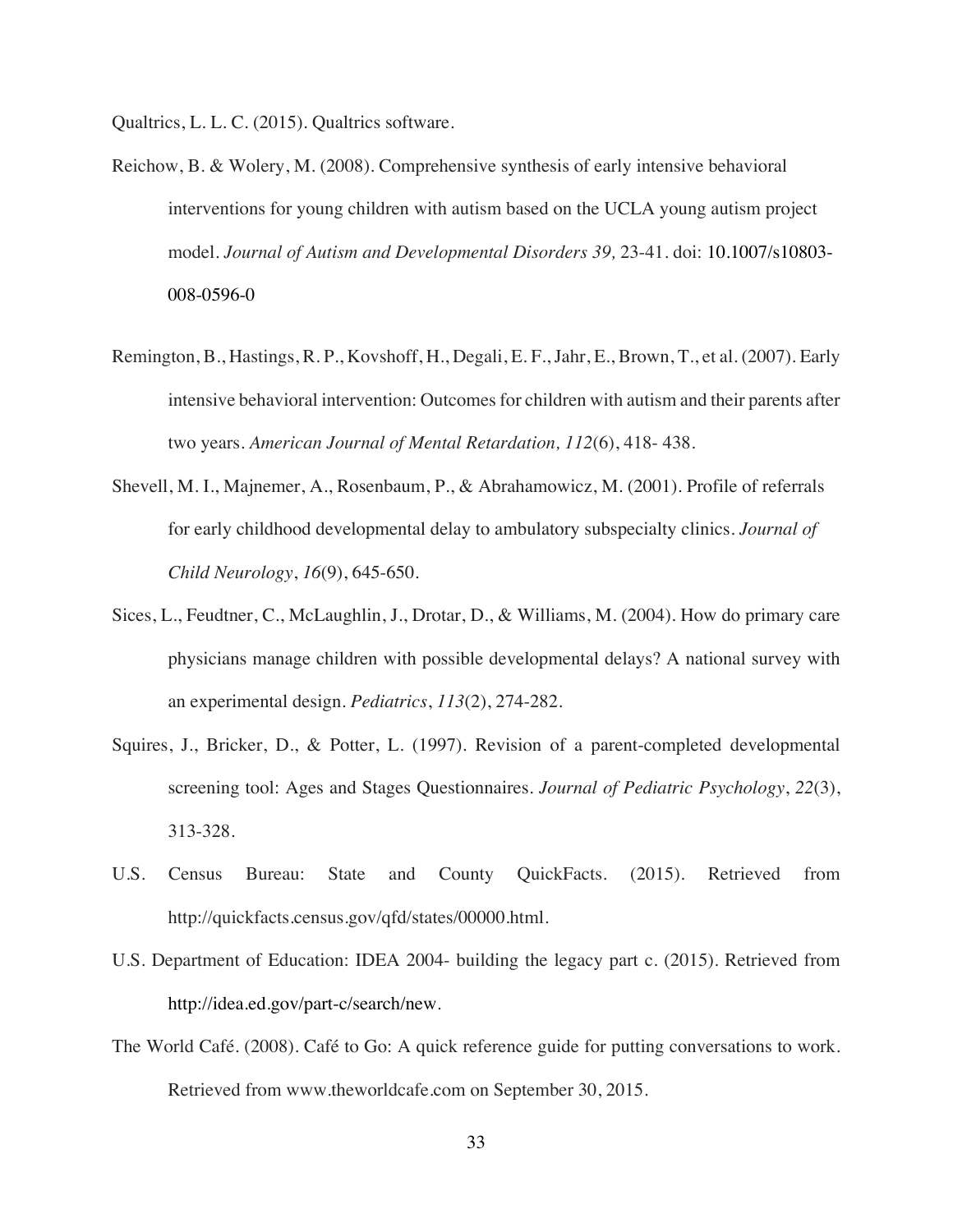- Yoshinaga- Itano, C. (2003). From screening to early identification and intervention: Discovering predictors to successful outcomes for children with significant hearing loss. *Journal of Deaf Studies and Deaf Education 8,* 11- 30.
- Young, A. S. & Rabiner (2015). Racial/ ethnic differences in parent- reported barriers to accessing children's healthcare services. *Psychological Services, 12*(3), 267- 273. doi: 1541-1559/15/\$12.00